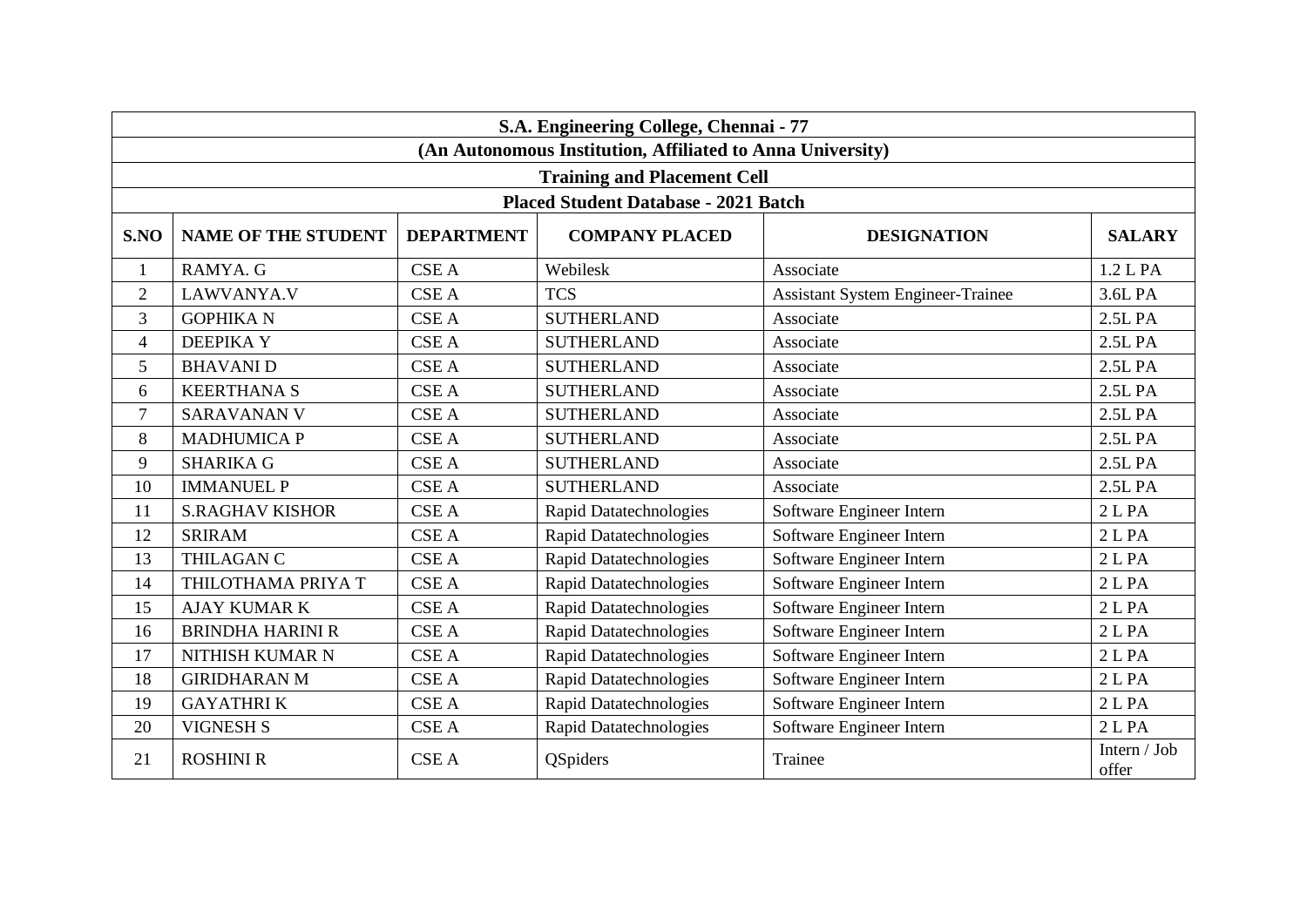| 22 | <b>JAHNAVI G</b>                        | <b>CSE A</b>     | <b>QSpiders</b>                                 | Trainee                                  | Intern / Job<br>offer |
|----|-----------------------------------------|------------------|-------------------------------------------------|------------------------------------------|-----------------------|
| 23 | <b>NAVEEN KUMAR T</b>                   | <b>CSE A</b>     | MSC Technology (developer)                      | Trainee                                  | 3 L PA                |
| 24 | <b>AAKASH N</b>                         | <b>CSE A</b>     | MSC Technology (developer)                      | Trainee                                  | 3 L PA                |
| 25 | <b>TAMILARASANT</b>                     | <b>CSE A</b>     | MSC Technology (developer)                      | Trainee                                  | 3 L PA                |
| 26 | YAMINI R                                | <b>CSE A</b>     | <b>HEXAWARE</b>                                 | <b>GRADUATE ENGINEER TRAINEE</b>         | 3.5 L PA              |
| 27 | <b>KARTHIKEYAN N</b>                    | <b>CSE A</b>     | Gox                                             | <b>Software Trainee</b>                  | 3 L PA                |
| 28 | <b>IMMANUEL P</b>                       | <b>CSE A</b>     | <b>Firstsource Solutions</b>                    | Trainee                                  | 1.2 L PA              |
| 29 | <b>SARAVANAN V</b>                      | <b>CSE A</b>     | <b>Firstsource Solutions</b>                    | Trainee                                  | 1.2 L PA              |
| 30 | <b>SNEHA GK</b>                         | <b>CSE A</b>     | <b>Firstsource Solutions</b>                    | Trainee                                  | 1.2 L PA              |
| 31 | YAMINI R                                | <b>CSE A</b>     | <b>CEI</b> America                              | Trainee                                  | 3 L PA                |
| 32 | THARUN PRANAV N                         | <b>CSE A</b>     | <b>ASPIRE SYSTEMS</b>                           | Trainee – Engineer                       | 3.6 L PA              |
| 33 | <b>SWETHA S</b>                         | <b>CSE A</b>     | <b>ASPIRE SYSTEMS</b>                           | Trainee – Engineer                       | 3.6 L PA              |
| 34 | <b>IMMANUEL P</b>                       | <b>CSE A</b>     | <b>AMAZON</b>                                   | <b>WAREHOUSE MANAGER</b>                 | 4 L PA                |
| 35 | <b>SAKTHIPRATHEESH S</b>                | <b>CSE B</b>     | <b>Viswak Solutions</b>                         | <b>Software Tranee</b>                   | 1.2 L PA              |
| 36 | <b>SOWMIYA S</b>                        | <b>CSE B</b>     | Virtusa                                         | <b>Software Tranee</b>                   | 2.5 Lakh              |
| 37 | <b>SHANKARI .T</b>                      | CSE <sub>B</sub> | <b>TRADALA TRADE</b><br><b>SOLUTIONS PVTLTD</b> | SOFTWARE DEVELOPER                       | 1.8L PA               |
| 38 | MOHANA PRIYAN A                         | <b>CSE B</b>     | <b>TRADALA TRADE</b><br><b>SOLUTIONS PVTLTD</b> | SOFTWARE DEVELOPER                       | 1.8L PA               |
| 39 | ROHITH KUMAR T                          | <b>CSE B</b>     | <b>TRADALA TRADE</b><br><b>SOLUTIONS PVTLTD</b> | <b>SOFTWARE DEVELOPER</b>                | 1.8L PA               |
| 40 | <b>VARSHAM</b>                          | <b>CSE B</b>     | <b>TCS</b>                                      | <b>Assistant System Engineer-Trainee</b> | 3.6L PA               |
| 41 | PAVANESH KUMAR T                        | <b>CSE B</b>     | <b>SUTHERLAND</b>                               | Associate                                | 2.5L PA               |
| 42 | <b>JAYASUDHAM</b>                       | <b>CSE B</b>     | <b>SUTHERLAND</b>                               | Associate                                | 2.5L PA               |
| 43 | <b>AARTHIMV</b>                         | <b>CSE B</b>     | <b>SUTHERLAND</b>                               | Associate                                | 2.5L PA               |
| 44 | PRIYALAKSHMI S                          | <b>CSE B</b>     | <b>SUTHERLAND</b>                               | Associate                                | 2.5L PA               |
| 45 | <b>MOHAMEED ASRAFF</b><br><b>ALIM M</b> | <b>CSE B</b>     | <b>SUTHERLAND</b>                               | Associate                                | 2.5L PA               |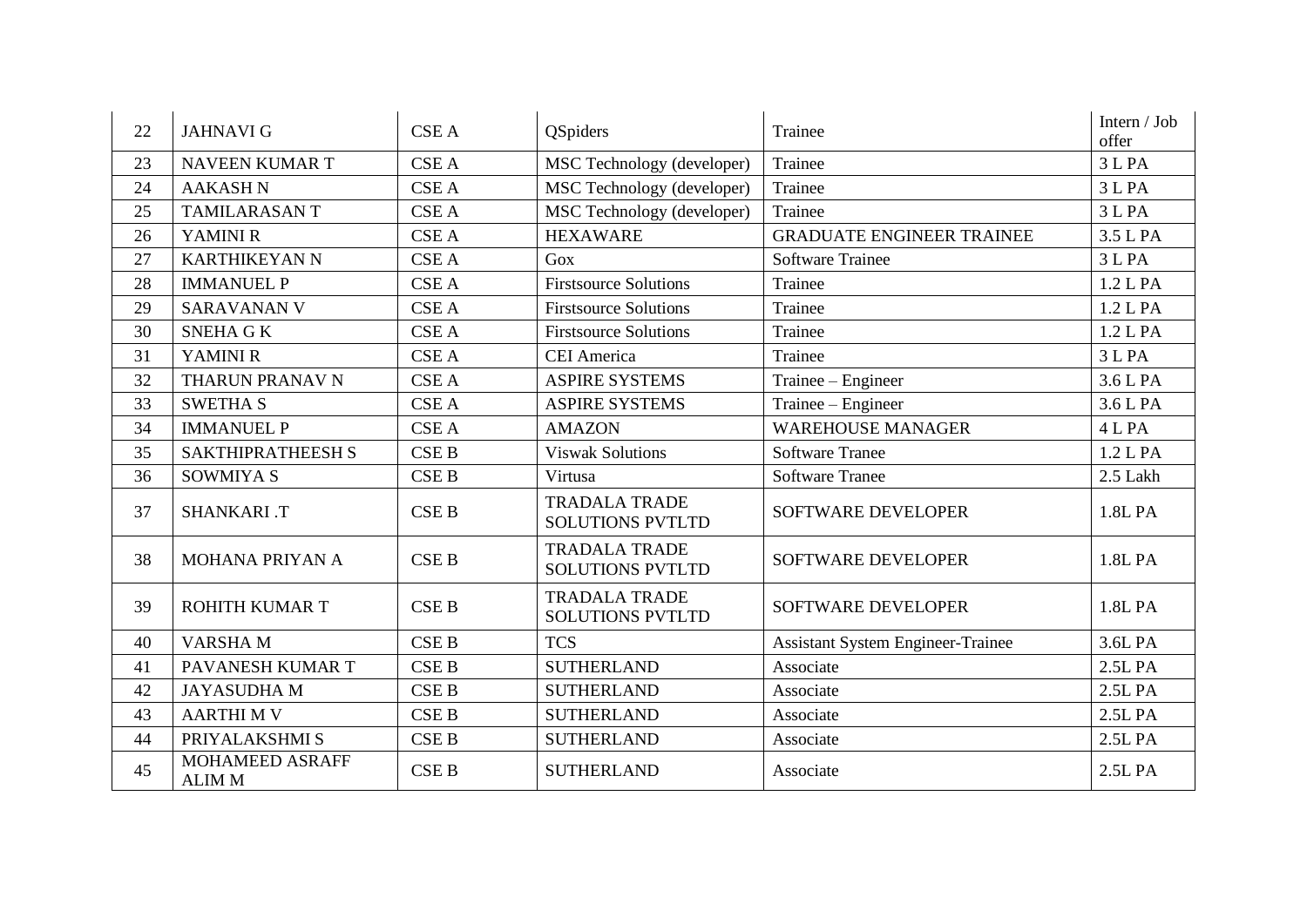| 46 | <b>SWATHIM</b>          | <b>CSE B</b>     | <b>SUTHERLAND</b>             | Associate                                | 2.5L PA               |
|----|-------------------------|------------------|-------------------------------|------------------------------------------|-----------------------|
| 47 | <b>RENU YADAV</b>       | <b>CSE B</b>     | <b>SUTHERLAND</b>             | Associate                                | 2.5L PA               |
| 48 | SRI VIDHYA A            | <b>CSE B</b>     | Spritle Sofware               | Trainee                                  | 2 <sub>L</sub> PA     |
| 49 | <b>KAARTHIC D</b>       | <b>CSE B</b>     | Sensible                      | Trainee                                  | 2 <sub>L</sub> PA     |
| 50 | PREM KUMAR V            | <b>CSE B</b>     | <b>Rapid Datatechnologies</b> | Software Engineer Intern                 | 2 <sub>L</sub> PA     |
| 51 | ALEX JEBARAJ J          | <b>CSE B</b>     | QSpiders                      | Trainee                                  | Intern / Job<br>offer |
| 52 | <b>SRIVARSHINEE R</b>   | <b>CSE B</b>     | QSpiders                      | Trainee                                  | Intern / Job<br>offer |
| 53 | PRIYALAKSHMI S          | <b>CSE B</b>     | <b>QSpiders</b>               | Trainee                                  | Intern / Job<br>offer |
| 54 | <b>RAVI SHANKAR R</b>   | <b>CSE B</b>     | MSC Technology (developer)    | Trainee                                  | 3 L PA                |
| 55 | <b>MAGESH S</b>         | <b>CSE B</b>     | Maitri Technology             | Software Engineer                        | 2.4 L PA              |
| 56 | <b>RAGHUS</b>           | <b>CSE B</b>     | Kaar Technologies             | <b>Software Trainee</b>                  | 4 L PA                |
| 57 | <b>RAGHUS</b>           | <b>CSE B</b>     | <b>HEXAWARE</b>               | <b>GRADUATE ENGINEER TRAINEE</b>         | 3.5 L PA              |
| 58 | Aravinda Bose S         | <b>CSE B</b>     | Gox                           | <b>Software Trainee</b>                  | 3 L PA                |
| 59 | SRI VIDHYA A            | <b>CSE B</b>     | <b>Firstsource Solutions</b>  | Trainee                                  | 1.2 L PA              |
| 60 | <b>SANTHOSH KUMAR.K</b> | <b>CSE B</b>     | <b>ENOAH I SOLUTIONS</b>      | Assosiate                                | 2.3L P.A              |
| 61 | SANTHOSH KUMAR.K        | <b>CSE B</b>     | <b>CTS</b>                    | PROGRAMMER ANALYST                       | 4.5 L PA              |
| 62 | <b>NAVIND</b>           | <b>CSE B</b>     | <b>AVASOFT</b>                | <b>TRAINEE ENGINEER</b>                  | 3L PA                 |
| 63 | <b>ARUNGR</b>           | <b>CSE B</b>     | <b>ASPIRE SYSTEMS</b>         | Trainee – Engineer                       | 3.6 L PA              |
| 64 | <b>GIRIJA D</b>         | <b>CSE B</b>     | <b>ASPIRE SYSTEMS</b>         | Trainee – Engineer                       | 3.6 L PA              |
| 65 | <b>SRIKANTH A</b>       | <b>CSE B</b>     | <b>Appasamy Associates</b>    | Trainee                                  | 1.2 L PA              |
| 66 | <b>MAHALAKSHMI R</b>    | <b>CSE C</b>     | Webilesk                      | <b>Software Tranee</b>                   | 1.2 L PA              |
| 67 | <b>MOHNISH VS</b>       | CSE <sub>C</sub> | <b>TCS</b>                    | <b>Assistant System Engineer-Trainee</b> | 3.6L PA               |
| 68 | <b>REVATHY P</b>        | CSE <sub>C</sub> | <b>SUTHERLAND</b>             | Associate                                | 2.5L PA               |
| 69 | <b>GANESHKARAN.M</b>    | CSE <sub>C</sub> | <b>SUTHERLAND</b>             | Associate                                | 2.5L PA               |
| 70 | <b>NAVEEN V</b>         | CSE <sub>C</sub> | <b>SUTHERLAND</b>             | Associate                                | 2.5L PA               |
| 71 | <b>SHARATH KUMAR M</b>  | CSE C            | <b>SUTHERLAND</b>             | Associate                                | 2.5L PA               |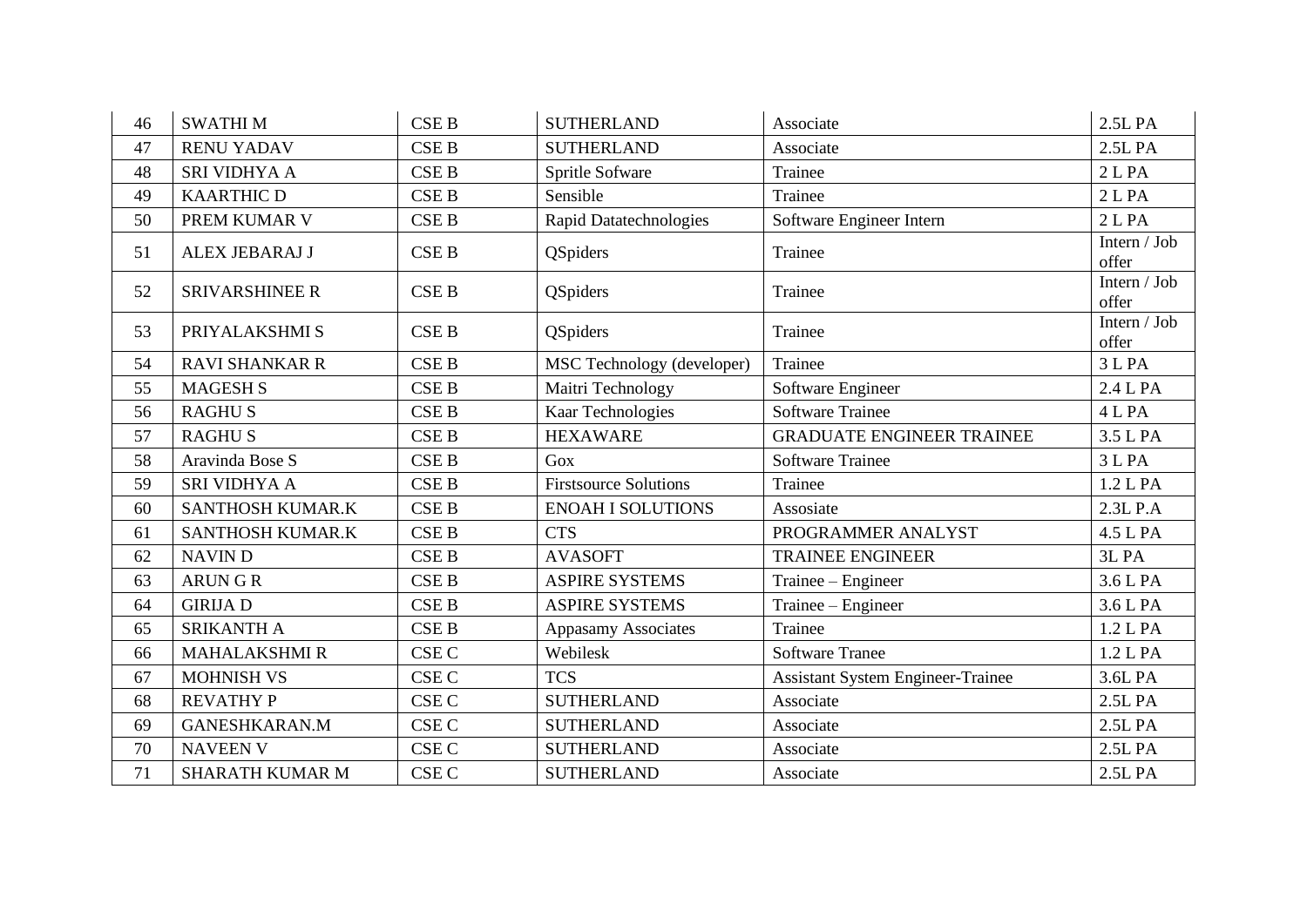| 72 | <b>SHARIKA KRISHNAVENI</b><br>S | CSE <sub>C</sub> | <b>SUTHERLAND</b>                 | Associate                         | 2.5L PA           |
|----|---------------------------------|------------------|-----------------------------------|-----------------------------------|-------------------|
| 73 | <b>GIRI GANESH S</b>            | CSE <sub>C</sub> | <b>SUTHERLAND</b>                 | Associate                         | 2.5L PA           |
| 74 | <b>MALK RAJ S</b>               | <b>CSE C</b>     | <b>Robotix Learning Solutions</b> | Trainee                           | 2 <sub>L</sub> PA |
| 75 | <b>P.RAJAKUMAR</b>              | CSE <sub>C</sub> | <b>Rapid Datatechnologies</b>     | Software Engineer Intern          | 2 <sub>L</sub> PA |
| 76 | <b>SANDHIYA R</b>               | CSE <sub>C</sub> | <b>Rapid Datatechnologies</b>     | Software Engineer Intern          | 2 <sub>L</sub> PA |
| 77 | <b>MALK RAJ S</b>               | CSE <sub>C</sub> | <b>Rapid Datatechnologies</b>     | Software Engineer Intern          | 2 <sub>L</sub> PA |
| 78 | <b>SUSHMITHA V</b>              | CSE <sub>C</sub> | Rapid Datatechnologies            | Software Engineer Intern          | 2 L PA            |
| 79 | GANESHKARAN.M                   | <b>CSE C</b>     | MSC Technology (network)          | Trainee                           | 3 L PA            |
| 80 | <b>NAVEEN V</b>                 | CSE <sub>C</sub> | MSC Technology (developer)        | Trainee                           | 3 L PA            |
| 81 | SAKTHI SANTHA KUMAR G           | <b>CSE C</b>     | MSC Technology (developer)        | Trainee                           | 4 L PA            |
| 82 | <b>MAGESH S</b>                 | <b>CSE B</b>     | Maitri Technology                 | Software Engineer                 | 2.4 L PA          |
| 83 | <b>EZHILARASAN M</b>            | CSE <sub>C</sub> | Maitri Technology                 | Software Engineer                 | 2.4 L PA          |
| 84 | <b>REVATHY P</b>                | CSE <sub>C</sub> | <b>Ingram Micro</b>               | <b>Software Trainee</b>           | 4 LPA             |
| 85 | MERCY FREEDA K                  | CSE <sub>C</sub> | <b>HEXAWARE</b>                   | <b>GRADUATE ENGINEER TRAINEE</b>  | 3.5 L PA          |
| 86 | YAMINI G                        | CSE <sub>C</sub> | <b>ENOAH I SOLUTIONS</b>          | Assosiate                         | 2.3L P.A          |
| 87 | PONMALAR <sub>S</sub>           | <b>CSE C</b>     | <b>ENOAH I SOLUTIONS</b>          | Assosiate                         | $2.3L$ P.A        |
| 88 | <b>ARUL PRASAD B</b>            | CSE <sub>C</sub> | Doodle Blue                       | Software Trainee Engineer         | 4 L PA            |
| 89 | <b>NISHAK</b>                   | <b>CSE C</b>     | <b>CSS CORP</b>                   | <b>Technical Support Engineer</b> | 2.12 L PA         |
| 90 | <b>GIRI GANESH S</b>            | CSE <sub>C</sub> | <b>CSS CORP</b>                   | <b>Technical Support Engineer</b> | 2.12 L PA         |
| 91 | Kavitha T                       | <b>CSE</b>       | <b>CSS CORP</b>                   | <b>PROGRAMER</b>                  | 2.12 L PA         |
| 92 | UTHIRA KUMARAN G                | CSE <sub>C</sub> | <b>ASPIRE SYSTEMS</b>             | Trainee – Engineer                | 3.6 L PA          |
| 93 | <b>SWATHIM</b>                  | CSE <sub>C</sub> | AON COCUBES NTT DATA              | <b>CUSTOMER CARE SENIOR</b>       | 2.7 LPA           |
| 94 | <b>SANTHOSH D</b>               | <b>CSE</b>       | <b>VINSINFO</b>                   | <b>ASSOSIATE DEVELOPER</b>        | 2.4 LPA           |
| 95 | VIJAYADHARSHINI C               | <b>CSE</b>       | infosys                           | <b>System Engineer Trainee</b>    |                   |
| 96 | YOKESH K                        | <b>CIVIL</b>     | <b>SUTHERLAND</b>                 | Associate                         | 2.5L PA           |
| 97 | <b>JAGADISH R</b>               | <b>CIVIL</b>     | <b>SUTHERLAND</b>                 | Associate                         | 2.5L PA           |
| 98 | <b>SIVANGINI V</b>              | <b>CIVIL</b>     | <b>SUTHERLAND</b>                 | Associate                         | 2.5L PA           |
| 99 | <b>SOWMIYA D</b>                | <b>CIVIL</b>     | <b>SUTHERLAND</b>                 | Associate                         | 2.5L PA           |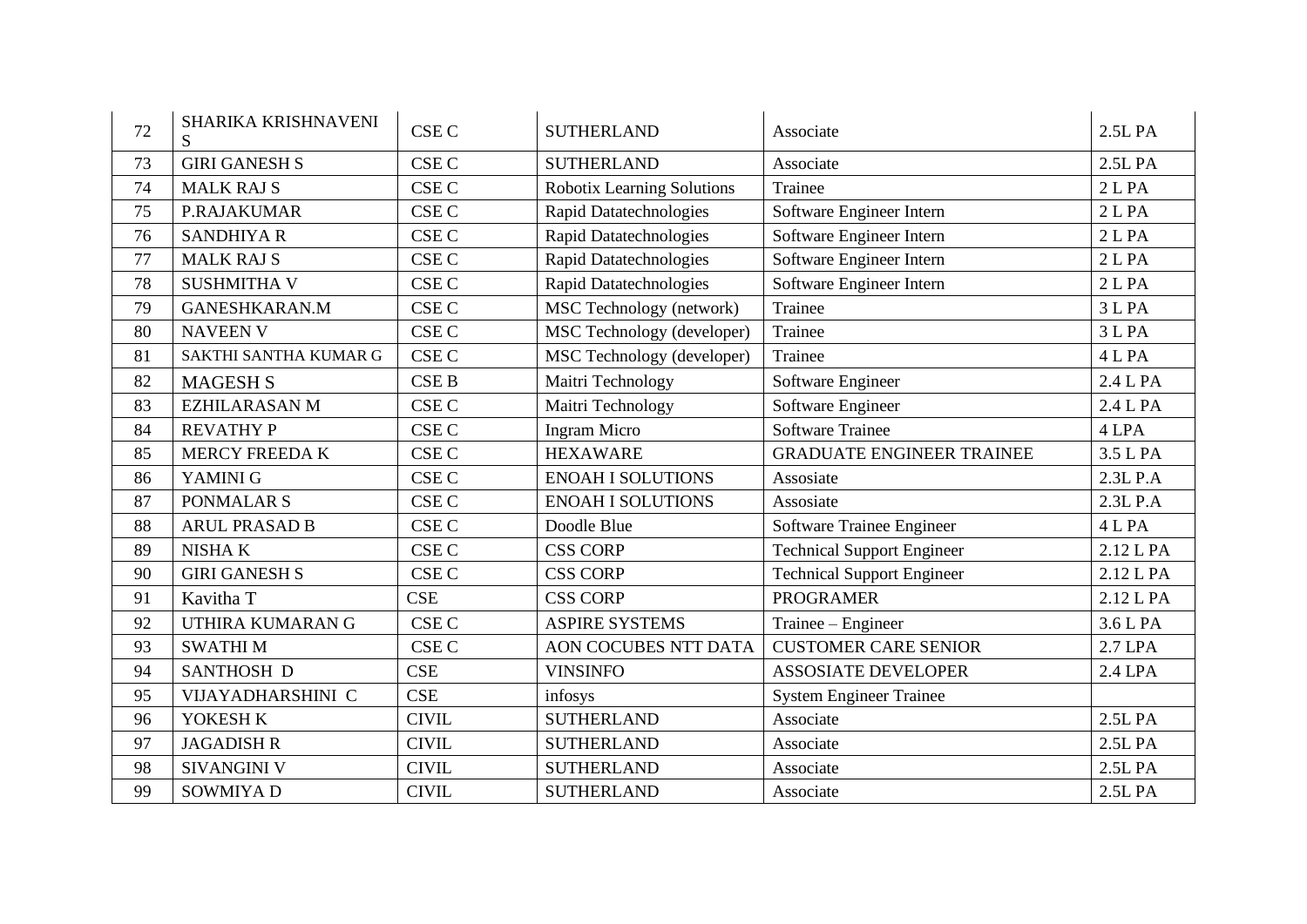| 100 | <b>KAVIPRIYA S</b>         | <b>CIVIL</b> | <b>SUTHERLAND</b>                               | Associate                                | 2.5L PA   |
|-----|----------------------------|--------------|-------------------------------------------------|------------------------------------------|-----------|
| 101 | <b>ROHIT A L</b>           | <b>CIVIL</b> | <b>SUTHERLAND</b>                               | Associate                                | 2.5L PA   |
| 102 | <b>ABINAYA R</b>           | <b>CIVIL</b> | <b>SUTHERLAND</b>                               | Associate                                | 2.5L PA   |
| 103 | <b>MARUTHU PANDIAN S S</b> | <b>CIVIL</b> | <b>SUTHERLAND</b>                               | Associate                                | 2.5L PA   |
| 104 | <b>JAGADISH R</b>          | <b>CIVIL</b> | SIDHARTH FOUNDATION                             | Site Engineer                            | 1.5 L.PA  |
| 105 | SARAN.M.G                  | <b>CIVIL</b> | SIDHARTH FOUNDATION                             | Site Engineer - Intern                   | 54000 P.A |
| 106 | <b>SURENDAR.M</b>          | <b>CIVIL</b> | SIDHARTH FOUNDATION                             | Site Engineer - Intern                   | 54000 P.A |
| 107 | D.PASUPATHI                | <b>CIVIL</b> | SIDHARTH FOUNDATION                             | Site Engineer - Intern                   | 54000 P.A |
| 108 | Rajesh.G                   | <b>CIVIL</b> | <b>OCEAN LIFESPACES</b><br><b>INDIA PVT Ltd</b> | <b>SITE ENGINEER</b>                     | 1.5 L.PA  |
| 109 | Surendar M                 | <b>CIVIL</b> | <b>OCEAN LIFESPACES</b><br><b>INDIA PVT Ltd</b> | <b>SITE ENGINEER</b>                     | 1.5 L.PA  |
| 110 | Annesh Bensam A            | <b>CIVIL</b> | <b>OCEAN LIFESPACES</b><br><b>INDIA PVT Ltd</b> | <b>SITE ENGINEER</b>                     | 1.5 L.PA  |
| 111 | Anel Prince G              | <b>CIVIL</b> | <b>OCEAN LIFESPACES</b><br><b>INDIA PVT Ltd</b> | <b>SITE ENGINEER</b>                     | 1.5 L.PA  |
| 112 | Maruthu pandiyan SS        | <b>CIVIL</b> | <b>OCEAN LIFESPACES</b><br><b>INDIA PVT Ltd</b> | <b>SITE ENGINEER</b>                     | 1.5 L.PA  |
| 113 | Jagan                      | <b>CIVIL</b> | <b>OCEAN LIFESPACES</b><br><b>INDIA PVT Ltd</b> | <b>SITE ENGINEER</b>                     | 1.5 L.PA  |
| 114 | Mailan S                   | <b>CIVIL</b> | <b>OCEAN LIFESPACES</b><br><b>INDIA PVT Ltd</b> | <b>SITE ENGINEER</b>                     | 1.5 L.PA  |
| 115 | Pasupathi                  | <b>CIVIL</b> | <b>OCEAN LIFESPACES</b><br><b>INDIA PVT Ltd</b> | <b>SITE ENGINEER</b>                     | 1.5 L.PA  |
| 116 | JANANI.B.G                 | <b>CIVIL</b> | MY ASSESSMENT                                   | <b>Technical support Associate</b>       | 3L P.A    |
| 117 | <b>MANOJ KUMAR S</b>       | <b>CIVIL</b> | <b>ENOAH I SOLUTIONS</b>                        | Assosiate                                | 2.3L P.A  |
| 118 | Surendar M                 | <b>CIVIL</b> | <b>ACCENTURE</b>                                | <b>Application Development Associate</b> | 4.5 L PA  |
| 119 | Sanjay M                   | <b>ECE</b>   | Webilesk                                        | <b>Software Developers</b>               | 1.2 L PA  |
| 120 | Kumaragurubaran A          | ECE          | Webilesk                                        | Software Developers                      | 1.2 L PA  |
| 121 | Tamilselvan G              | ECE          | Webilesk                                        | <b>Software Developers</b>               | 1.2 L PA  |
| 122 | K SANJANA JABAKANI         | <b>ECE</b>   | <b>TCS</b>                                      | <b>Assistant System Engineer-Trainee</b> | 3.6L PA   |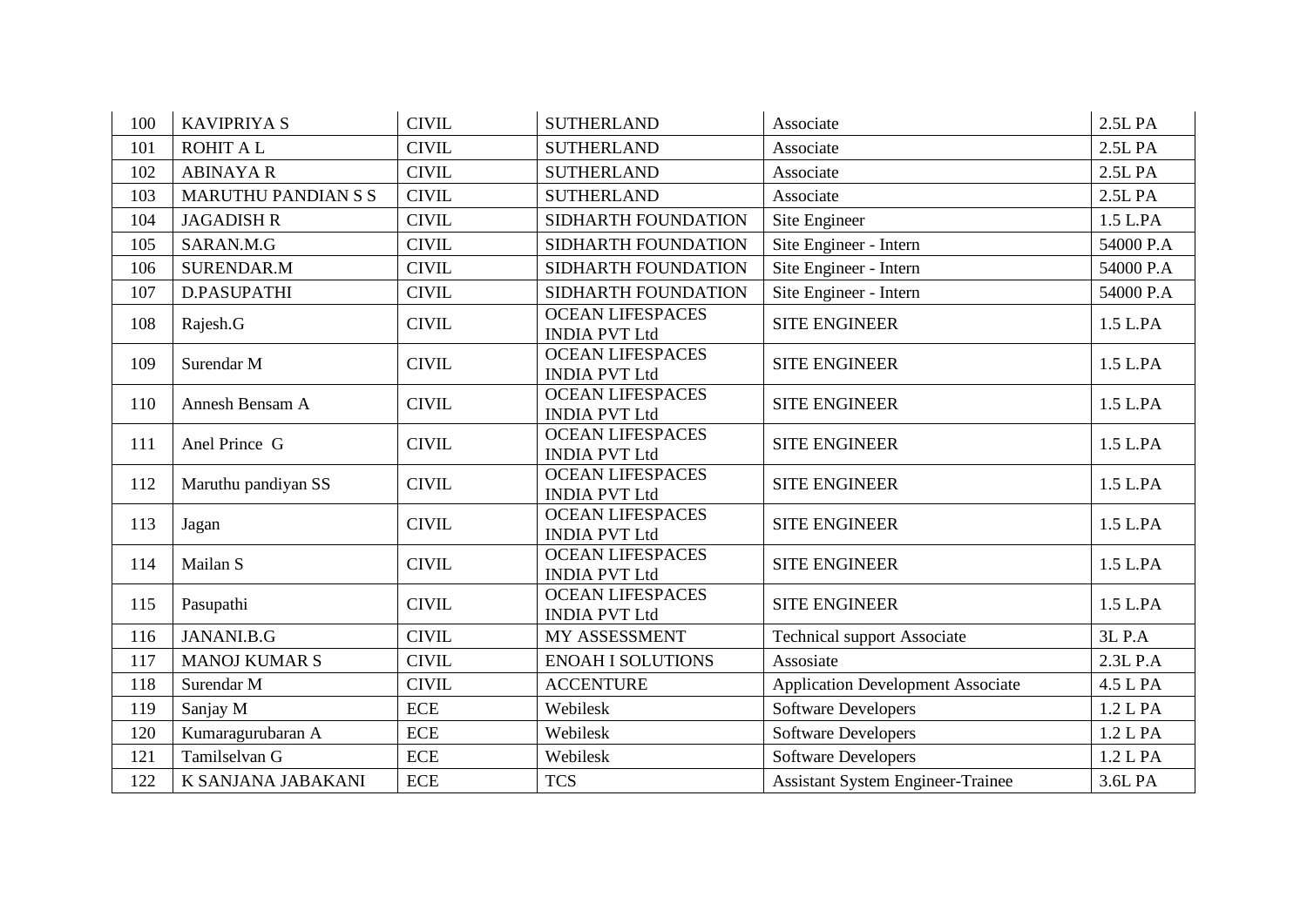| 123 | MANJUPRIYA.A            | <b>ECE</b> | <b>TCS</b>        | <b>Assistant System Engineer-Trainee</b> | 3.6L PA  |
|-----|-------------------------|------------|-------------------|------------------------------------------|----------|
| 124 | KEERTHANA. K            | <b>ECE</b> | <b>TCS</b>        | <b>Assistant System Engineer-Trainee</b> | 3.6L PA  |
| 125 | Divya M                 | <b>ECE</b> | Syrma Technology  | <b>Graduate Engineer Trainee</b>         | 3.5 L PA |
| 126 | <b>KEERTHANA. R</b>     | <b>ECE</b> | <b>SUTHERLAND</b> | Associate                                | 2.5L PA  |
| 127 | SOWMIYA A               | <b>ECE</b> | <b>SUTHERLAND</b> | Associate                                | 2.5L PA  |
| 128 | <b>NAVEEN.S</b>         | <b>ECE</b> | <b>SUTHERLAND</b> | Associate                                | 2.5L PA  |
| 129 | <b>DHANUSHYA R</b>      | <b>ECE</b> | <b>SUTHERLAND</b> | Associate                                | 2.5L PA  |
| 130 | <b>SHALINI M</b>        | <b>ECE</b> | <b>SUTHERLAND</b> | Associate                                | 2.5L PA  |
| 131 | PAVITHRRA.P.S           | ECE        | <b>SUTHERLAND</b> | Associate                                | 2.5L PA  |
| 132 | AARTHY.K.R              | <b>ECE</b> | <b>SUTHERLAND</b> | Associate                                | 2.5L PA  |
| 133 | <b>HEMKUMAR A</b>       | <b>ECE</b> | <b>SUTHERLAND</b> | Associate                                | 2.5L PA  |
| 134 | VIGNESH.G               | <b>ECE</b> | <b>SUTHERLAND</b> | Associate                                | 2.5L PA  |
| 135 | NINA.X.A                | <b>ECE</b> | <b>SUTHERLAND</b> | Associate                                | 2.5L PA  |
| 136 | VIJAY.A                 | <b>ECE</b> | <b>SUTHERLAND</b> | Associate                                | 2.5L PA  |
| 137 | <b>GOWTHAM RAJ S</b>    | <b>ECE</b> | <b>SUTHERLAND</b> | Associate                                | 2.5L PA  |
| 138 | DIVYA.V                 | <b>ECE</b> | <b>SUTHERLAND</b> | Associate                                | 2.5L PA  |
| 139 | <b>BALAJIM</b>          | <b>ECE</b> | <b>SUTHERLAND</b> | Associate                                | 2.5L PA  |
| 140 | <b>RAGUNATH S</b>       | <b>ECE</b> | <b>SUTHERLAND</b> | Associate                                | 2.5L PA  |
| 141 | SIVA SANKARI. T         | <b>ECE</b> | <b>SUTHERLAND</b> | Associate                                | 2.5L PA  |
| 142 | ANGELIN VERONICA T      | ECE        | <b>SUTHERLAND</b> | Associate                                | 2.5L PA  |
| 143 | <b>SARANYAK</b>         | ECE        | <b>SUTHERLAND</b> | Associate                                | 2.5L PA  |
| 144 | <b>DIVYA BHARATHI.S</b> | <b>ECE</b> | <b>SUTHERLAND</b> | Associate                                | 2.5L PA  |
| 145 | <b>NANDA KUMAR.M</b>    | <b>ECE</b> | <b>SUTHERLAND</b> | Associate                                | 2.5L PA  |
| 146 | <b>S.MOHANA PRIYA</b>   | <b>ECE</b> | <b>SUTHERLAND</b> | Associate                                | 2.5L PA  |
| 147 | <b>LAKSHMI PRABHA V</b> | <b>ECE</b> | <b>SUTHERLAND</b> | Associate                                | 2.5L PA  |
| 148 | DEEPIKA.G               | <b>ECE</b> | <b>SUTHERLAND</b> | Associate                                | 2.5L PA  |
| 149 | <b>JAYAPRAKASH.A</b>    | <b>ECE</b> | <b>SUTHERLAND</b> | Associate                                | 2.5L PA  |
| 150 | ARTHI .P                | <b>ECE</b> | <b>SUTHERLAND</b> | Associate                                | 2.5L PA  |
| 151 | NITHYASHREE.C           | <b>ECE</b> | <b>SUTHERLAND</b> | Associate                                | 2.5L PA  |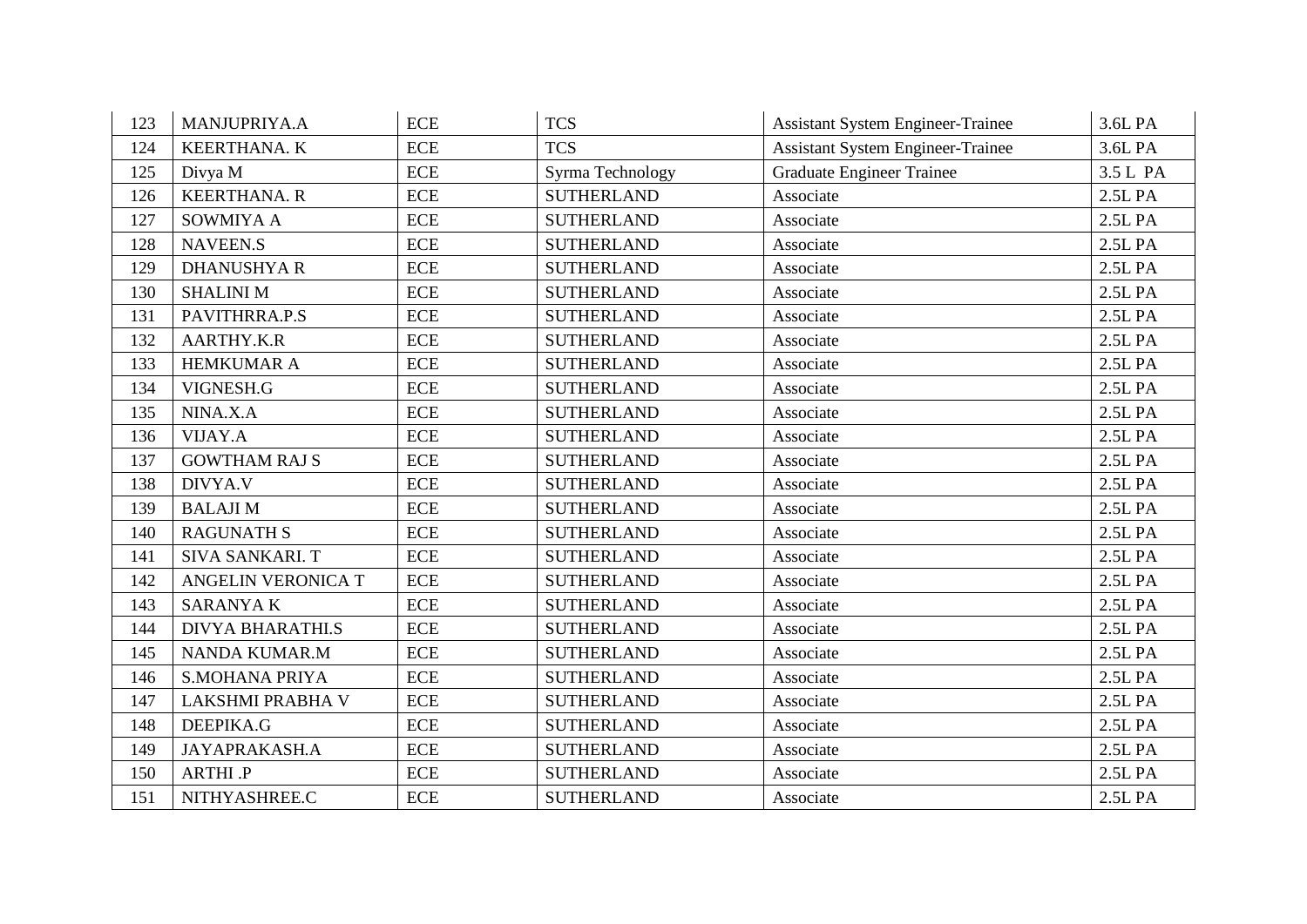| 152 | <b>REKHA.K</b>           | <b>ECE</b>                | <b>SUTHERLAND</b>                | Associate | 2.5L PA |
|-----|--------------------------|---------------------------|----------------------------------|-----------|---------|
| 153 | <b>KIRUTHIKA R</b>       | <b>ECE</b>                | <b>SUTHERLAND</b>                | Associate | 2.5L PA |
| 154 | KUMARAGURUBARAN A        | <b>ECE</b>                | <b>SUTHERLAND</b>                | Associate | 2.5L PA |
| 155 | DHIVYA DHARSHINII. G     | <b>ECE</b>                | <b>SUTHERLAND</b>                | Associate | 2.5L PA |
| 156 | <b>UDHAY.K</b>           | <b>ECE</b>                | <b>SUTHERLAND</b>                | Associate | 2.5L PA |
| 157 | PAVITHRA K               | <b>ECE</b>                | <b>SUTHERLAND</b>                | Associate | 2.5L PA |
| 158 | KAILASA KUMAR. K         | <b>ECE</b>                | <b>SUTHERLAND</b>                | Associate | 2.5L PA |
| 159 | <b>BARATH KALYANS</b>    | <b>ECE</b>                | <b>SUTHERLAND</b>                | Associate | 2.5L PA |
| 160 | <b>VENKATESH S</b>       | <b>ECE</b>                | <b>SUTHERLAND</b>                | Associate | 2.5L PA |
| 161 | VIGNESHWARAN.R           | $\rm ECE$                 | <b>SUTHERLAND</b>                | Associate | 2.5L PA |
| 162 | <b>TAMILSELVAN G</b>     | $\rm ECE$                 | <b>SUTHERLAND</b>                | Associate | 2.5L PA |
| 163 | SUPRAJA.C                | $\rm ECE$                 | <b>SUTHERLAND</b>                | Associate | 2.5L PA |
| 164 | Pavan Kumar K            | <b>ECE</b>                | <b>SUTHERLAND VOICE</b>          | Associate | 2.5L PA |
| 165 | Pradeep R                | <b>ECE</b>                | <b>SUTHERLAND VOICE</b>          | Associate | 2.5L PA |
| 166 | <b>Rohith B</b>          | <b>ECE</b>                | <b>SUTHERLAND VOICE</b>          | Associate | 2.5L PA |
| 167 | Nancy Jessica.I          | <b>ECE</b>                | <b>SUTHERLAND VOICE</b>          | Associate | 2.5L PA |
| 168 | Vijay Chakaravarthi N    | <b>ECE</b>                | <b>SUTHERLAND VOICE</b>          | Associate | 2.5L PA |
| 169 | Aadharsh.M               | <b>ECE</b>                | <b>SUTHERLAND VOICE</b>          | Associate | 2.5L PA |
| 170 | Rajesh. T                | <b>ECE</b>                | <b>SUTHERLAND VOICE</b>          | Associate | 2.5L PA |
| 171 | Shivaa Saravanan P       | $\rm ECE$                 | <b>SUTHERLAND VOICE</b>          | Associate | 2.5L PA |
| 172 | Sanjay Yuvaraj.A         | $\ensuremath{\text{ECE}}$ | <b>SUTHERLAND VOICE</b>          | Associate | 2.5L PA |
| 173 | Carmel Priyadarshini D.S | <b>ECE</b>                | <b>SUTHERLAND VOICE</b>          | Associate | 2.5L PA |
| 174 | Jacob Kelvin J           | $\ensuremath{\text{ECE}}$ | <b>SUTHERLAND VOICE</b>          | Associate | 2.5L PA |
| 175 | Pradeep Kumar R          | $\rm ECE$                 | <b>SUTHERLAND VOICE</b>          | Associate | 2.5L PA |
| 176 | Anupriya K.A.            | <b>ECE</b>                | SUTHERLAND VOICE                 | Associate | 2.5L PA |
| 177 | Sherine Nifa. S          | <b>ECE</b>                | <b>SUTHERLAND VOICE</b>          | Associate | 2.5L PA |
| 178 | Shafi Basha.G            | <b>ECE</b>                | <b>SUTHERLAND VOICE</b>          | Associate | 2.5L PA |
| 179 | Divya Bharati            | <b>ECE</b>                | <b>SUTHERLAND VOICE</b>          | Associate | 2.5L PA |
| 180 | <b>VASANTHA KUMAR S</b>  | <b>ECE</b>                | <b>Srinivasa Power Solutions</b> | Trainee   | 2 L PA  |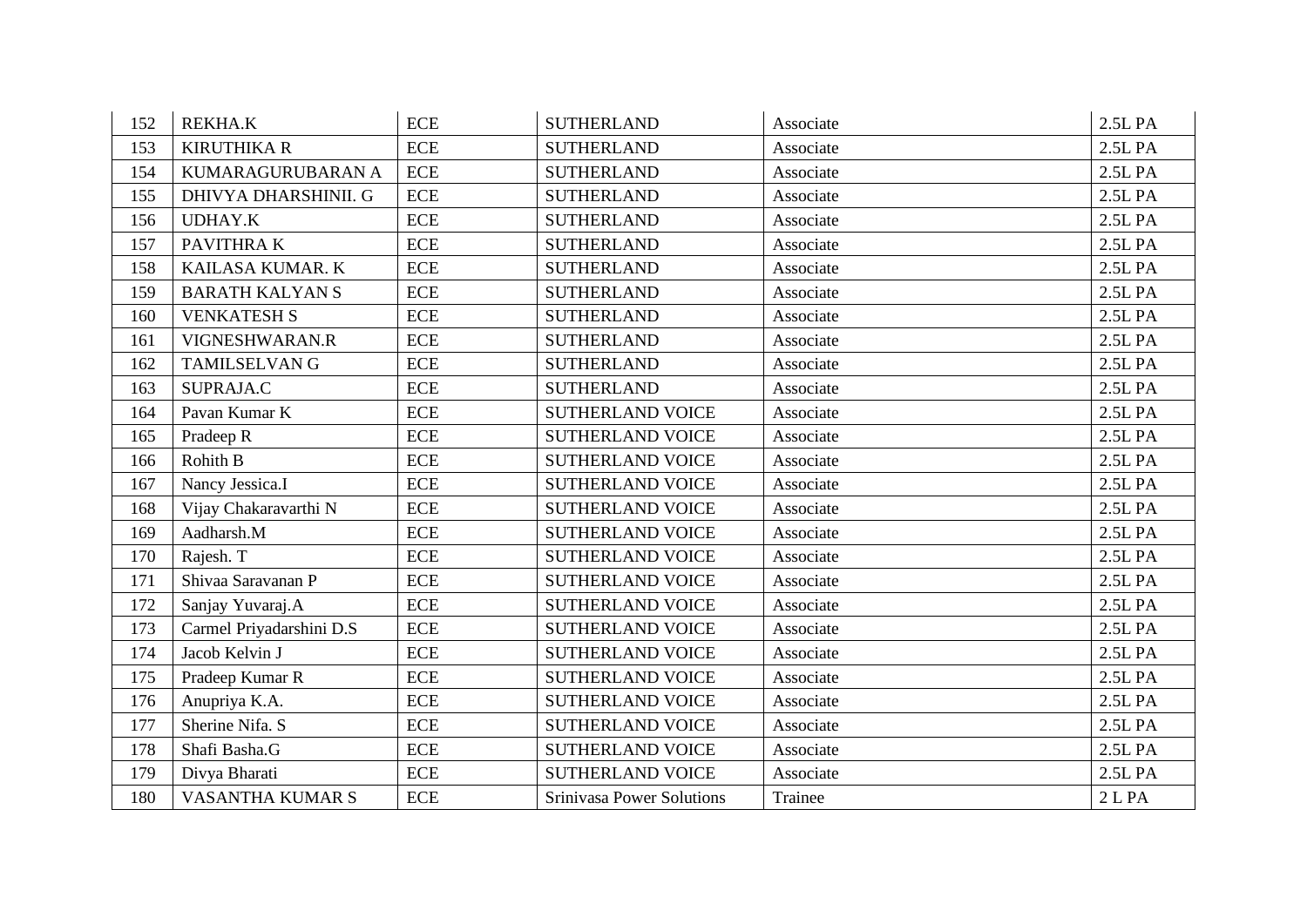| 181 | RATHNAMBIKA.R                      | <b>ECE</b> | <b>RAPID DATA</b>        | SOFTWARE ENGINEER - INTERN        | $\overline{2}$        |
|-----|------------------------------------|------------|--------------------------|-----------------------------------|-----------------------|
| 182 | <b>KEERTHANA. K</b>                | ECE        | <b>RAPID DATA</b>        | SOFTWARE ENGINEER - INTERN        | $\overline{2}$        |
| 183 | NAGARAJU. V                        | <b>ECE</b> | Qspider                  | Trainee                           | Intern / Job<br>offer |
| 184 | NAVEEN.S                           | ECE        | Qspider                  | Trainee                           | Intern / Job<br>offer |
| 185 | MONISHA.M                          | <b>ECE</b> | Qspider                  | Trainee                           | Intern / Job<br>offer |
| 186 | RAMYA. H                           | <b>ECE</b> | Qspider                  | Trainee                           | Intern / Job<br>offer |
| 187 | SHYAMA. S                          | <b>ECE</b> | Qspider                  | Trainee                           | Intern / Job<br>offer |
| 188 | HASHMITHA.M                        | <b>ECE</b> | Qspider                  | Trainee                           | Intern / Job<br>offer |
| 189 | <b>DEVAPRIYA V</b>                 | <b>ECE</b> | Qspider                  | Trainee                           | Intern / Job<br>offer |
| 190 | Divya Bharathi S                   | <b>ECE</b> | Maitri Technology        | Software Engineer                 | 2.4 L PA              |
| 191 | Sanjana Jabakani K                 | <b>ECE</b> | <b>LIFO</b> Technologies | Trainee                           | 2 <sub>L</sub> PA     |
| 192 | Kamaleswaran P                     | <b>ECE</b> | <b>KONRAD TECH</b>       | Graduate Engineer                 | 2.2 L PA              |
| 193 | <b>CARMEL</b><br>PRIYADARSHINI D.S | <b>ECE</b> | <b>I</b> opex            | Trainee System Engineer           | 3 L PA                |
| 194 | DHIVYA DHARSHINII. G               | <b>ECE</b> | <b>Iopex</b>             | Trainee System Engineer           | 3 L PA                |
| 195 | Gokul A                            | <b>ECE</b> | Infosys                  | <b>System Engineer Trainee</b>    | 3.5 L PA              |
| 196 | <b>KIRUBANITHI S</b>               | ECE        | FLDEC System Pvt Ltd     | RTL DESIGN TEAM - INTERN          | Intern                |
| 197 | S. VIGNESH                         | <b>ECE</b> | FLDEC System Pvt Ltd     | RTL DESIGN TEAM - INTERN          | Intern                |
| 198 | <b>SABARESAND</b>                  | <b>ECE</b> | FLDEC System Pvt Ltd     | RTL DESIGN TEAM - INTERN          | Intern                |
| 199 | DHIVYA DHARSHINII. G               | <b>ECE</b> | <b>ENOAH I SOLUTIONS</b> | <b>Customer Care Executive</b>    | 2.3L P.A              |
| 200 | SUPRAJA.C                          | ECE        | <b>ENOAH I SOLUTIONS</b> | <b>Customer Care Executive</b>    | 2.3L P.A              |
| 201 | ARTHI .P                           | <b>ECE</b> | <b>ENOAH I SOLUTIONS</b> | <b>Customer Care Executive</b>    | 2.3L P.A              |
| 202 | ABINAYA.J                          | ECE        | <b>ENOAH I SOLUTIONS</b> | <b>Customer Care Executive</b>    | 2.3L P.A              |
| 203 | DEEPIKA.G                          | ECE        | <b>DOUBTNUT</b>          | <b>CONTENT DEVELOPER - INTERN</b> | 5 LPA                 |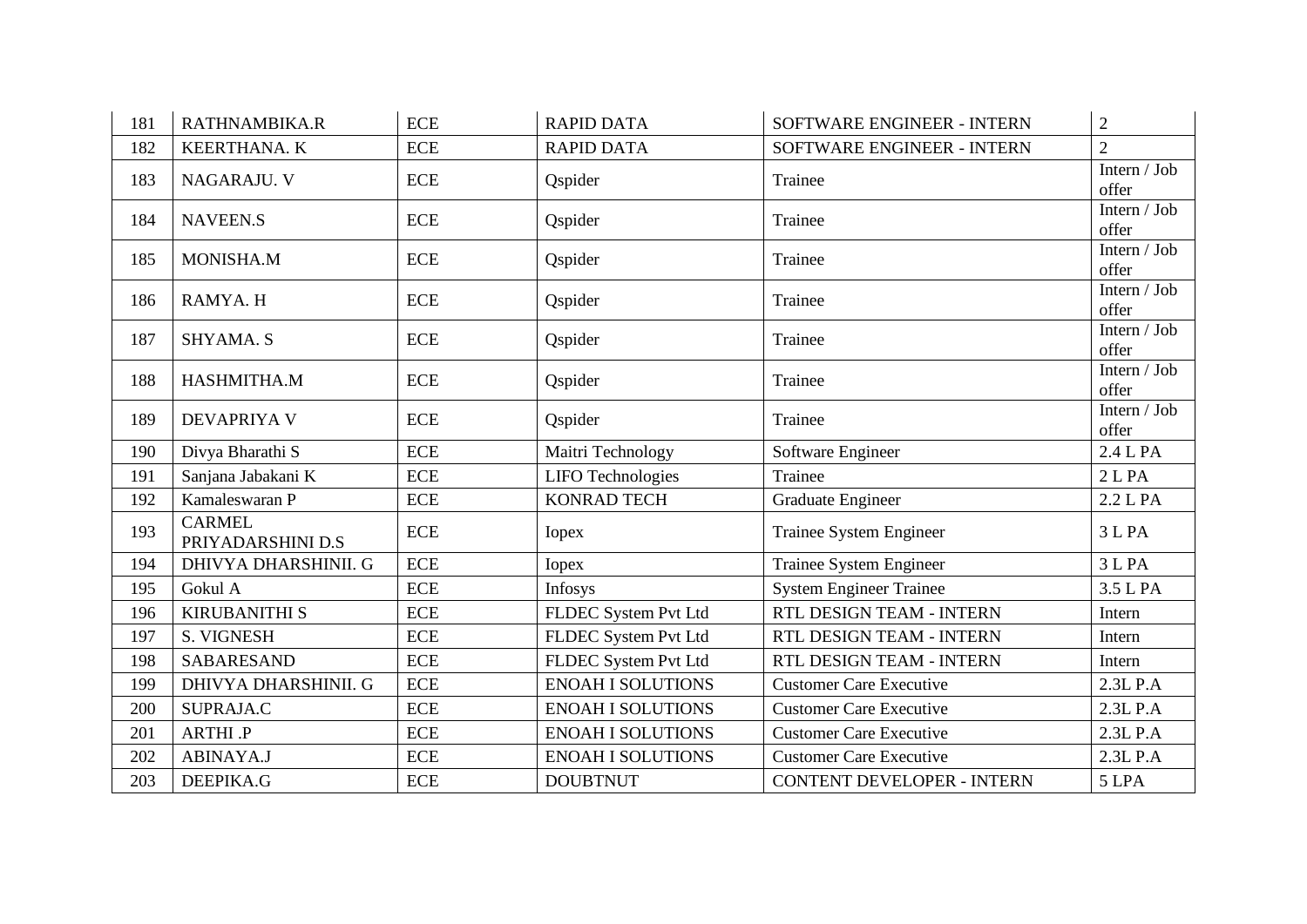| 204 | <b>MUKUNTH R</b>         | <b>ECE</b> | <b>DOUBTNUT</b>            | <b>CONTENT DEVELOPER - INTERN</b>  | 5 LPA             |
|-----|--------------------------|------------|----------------------------|------------------------------------|-------------------|
| 205 | K SANJANA JABAKANI       | <b>ECE</b> | <b>DOUBTNUT</b>            | <b>CONTENT DEVELOPER - INTERN</b>  | 5 LPA             |
| 206 | <b>DIVYA BHARATHI.S</b>  | <b>ECE</b> | <b>DOUBTNUT</b>            | <b>CONTENT DEVELOPER - INTERN</b>  | 5 LPA             |
| 207 | <b>MUKUNTH R</b>         | <b>ECE</b> | <b>DECIBEL &amp; PIXEL</b> | <b>AUDIO &amp; VISUAL ENGINEER</b> | 1.8 L PA          |
| 208 | <b>SUBASRI.R</b>         | <b>ECE</b> | <b>CTS</b>                 | PROGRAMMER ANALYST                 | 4.5 L PA          |
| 209 | LOGAVARTHINI.R           | <b>ECE</b> | <b>CTS</b>                 | PROGRAMMER ANALYST                 | 4.5 L PA          |
| 210 | DEEPIKA.G                | <b>ECE</b> | <b>CSS CORP</b>            | <b>Technical Support Engineer</b>  | 2.12 L PA         |
| 211 | <b>BERNICE KINIVER R</b> | <b>ECE</b> | <b>CSS CORP</b>            | <b>Technical Support Engineer</b>  | 2.12 L PA         |
| 212 | MONISHA.M                | <b>ECE</b> | <b>CSS CORP</b>            | <b>Technical Support Engineer</b>  | 2.12 L PA         |
| 213 | PRADEEP R                | <b>ECE</b> | <b>CSS CORP</b>            | <b>Technical Support Engineer</b>  | 2.12 L PA         |
| 214 | <b>AKASH.V</b>           | <b>ECE</b> | <b>CSS CORP</b>            | <b>Technical Support Engineer</b>  | 2.12 L PA         |
| 215 | AJAY.M                   | <b>ECE</b> | <b>CSS CORP</b>            | <b>Technical Support Engineer</b>  | 2.12 L PA         |
| 216 | SHIVAA SARAVANAN P       | <b>ECE</b> | <b>CSS CORP</b>            | <b>Technical Support Engineer</b>  | 2.12 L PA         |
| 217 | <b>ROHITH B</b>          | <b>ECE</b> | <b>CSS CORP</b>            | Programmer                         | 2.12 L PA         |
| 218 | <b>DIVYA BHARATI</b>     | <b>ECE</b> | <b>CSS CORP</b>            | <b>Technical Support Engineer</b>  | 2.12 L PA         |
| 219 | RAJARAMJI.T.G            | <b>ECE</b> | <b>CSS CORP</b>            | <b>Technical Support Engineer</b>  | 2.12 L PA         |
| 220 | <b>JACOB KELVIN J</b>    | <b>ECE</b> | <b>CSS CORP</b>            | Programmer                         | 2.12 L PA         |
| 221 | <b>SERVESH RAJ. P</b>    | <b>ECE</b> | <b>CSS CORP</b>            | <b>Technical Support Engineer</b>  | 2.12 L PA         |
| 222 | Jacob kelvin J           | <b>ECE</b> | <b>CSS CORP</b>            | Programmer                         | 2.12 L PA         |
| 223 | Lourdhu Mary             | <b>ECE</b> | Congruent                  | <b>Trainee Process Associate</b>   | 2 <sub>L</sub> PA |
| 224 | Raj Kumar G              | <b>ECE</b> | Congruent                  | <b>Trainee Process Associate</b>   | 2 <sub>L</sub> PA |
| 225 | PremSai G H              | <b>ECE</b> | <b>CLARIUM TECH</b>        | <b>TRAINEE ENGINEER</b>            | 3.5 L PA          |
| 226 | Santhosh Kumar K         | <b>ECE</b> | <b>CLARIUM TECH</b>        | <b>TRAINEE ENGINEER</b>            | 3.5 L PA          |
| 227 | Ashwin Kumar A           | <b>ECE</b> | <b>CLARIUM TECH</b>        | <b>TRAINEE ENGINEER</b>            | 3.5 L PA          |
| 228 | MOHAMMED ADNAN K         | <b>ECE</b> | <b>ASPIRE SYSTEMS</b>      | Trainee – Engineer                 | 3.6 L PA          |
| 229 | <b>JAGHANNATH PG</b>     | <b>ECE</b> | <b>ASPIRE SYSTEMS</b>      | Trainee – Engineer                 | 3.6 L PA          |
| 230 | Mukesh Kumar S           | <b>ECE</b> | Anusham Automotive         | Trainee                            | 1.2 L PA          |
| 231 | <b>SHALINI M</b>         | <b>ECE</b> | $\rm HCL$                  | Software Engineer                  | 3.5 LPA           |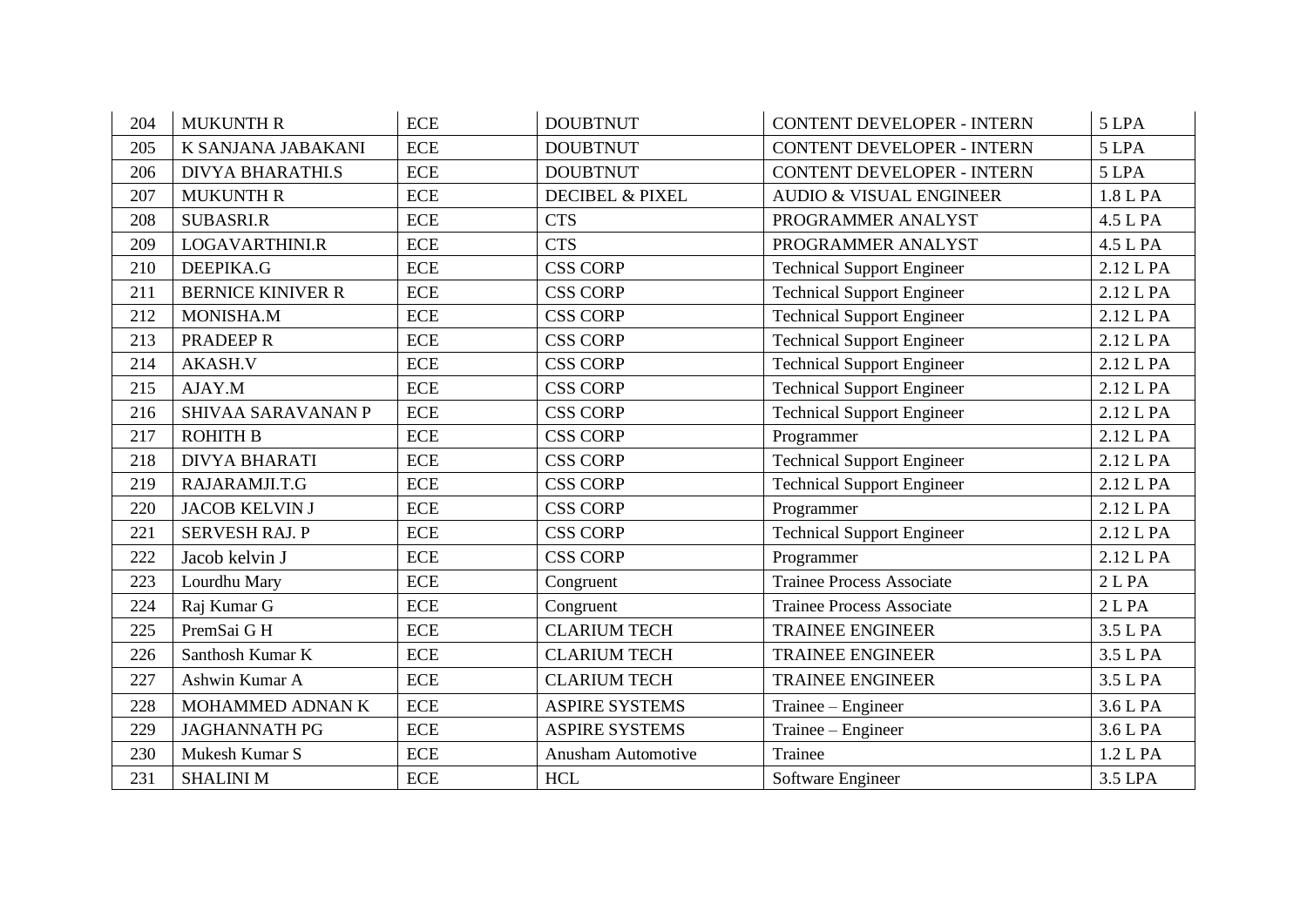| 232 | KUMARAGURUBARAN A         | <b>ECE</b> | <b>HCL</b>                                | Software Engineer                   | 3.5 LPA               |
|-----|---------------------------|------------|-------------------------------------------|-------------------------------------|-----------------------|
| 233 | DIPIKA KUMARI SAHOO       | <b>ECE</b> | <b>AMAZON</b>                             | <b>WAREHOUSE MANAGER</b>            | 4 L PA                |
| 234 | <b>KEERTHANA R</b>        | <b>ECE</b> | Robotix learning Solutions                | Trainee -Python Developer           | 2.4 LPA               |
| 235 | ABZAR A                   | <b>ECE</b> | <b>INFOSYS</b>                            | <b>SYSTEMS ENGINEER</b>             | 3.5 L P/A             |
| 236 | Ramya .H                  | <b>ECE</b> | <b>INFOSYS</b>                            | <b>SYSTEMS ENGINEER</b>             | 3.5 L P/A             |
| 237 | K SANJANA JABAKANI        | <b>ECE</b> | <b>INFOSYS</b>                            | <b>SYSTEMS ENGINEER</b>             | 3.5 L P/A             |
| 238 | Udhayendhar S S           | <b>ECE</b> | Revature.                                 | <b>SOFTWEAR</b>                     | $2.4 \text{ LP/A}$    |
| 239 | SREERAM.L                 | EEE - A    | Wipro                                     | Project Engineer                    | 3.5 L PA              |
| 240 | <b>VIJAY R</b>            | EEE - A    | <b>SUTHERLAND</b>                         | Associate                           | 2.5L PA               |
| 241 | SREERAM.L                 | EEE - A    | <b>SUTHERLAND</b>                         | Associate                           | 2.5L PA               |
| 242 | <b>JASWANTH ABRAHAM K</b> | EEE - A    | <b>SUTHERLAND</b>                         | Associate                           | 2.5L PA               |
| 243 | <b>GURURAJ MEKALA</b>     | EEE - A    | <b>SUTHERLAND</b>                         | Associate                           | 2.5L PA               |
| 244 | AJAY.M.K                  | EEE - A    | <b>SUTHERLAND</b>                         | Associate                           | 2.5L PA               |
| 245 | <b>IRFANT</b>             | EEE - A    | SL Lumax                                  | Apprenticeship Trainee              | 1.2<br>Lakhs/Intern   |
| 246 | <b>KARTHICK R</b>         | EEE - A    | <b>Reliance SMSL Limited</b>              | <b>Executive Sales</b>              | 2.22 Lakhs            |
| 247 | <b>RAGHUL VIGNESH K</b>   | EEE - A    | Reliance SMSL Limited                     | <b>Executive Sales</b>              | 2.22 Lakhs            |
| 248 | <b>GURURAJ MEKALA</b>     | EEE - A    | Qspider                                   | Trainee                             | Intern / Job<br>offer |
| 249 | <b>BARATH SOORYALS</b>    | EEE - A    | Qspider                                   | Trainee                             | Intern / Job<br>offer |
| 250 | Y. VENNILA                | EEE - A    | Kyungshin Industrial<br>Motherson Pvt Ltd | Graduate Engineer                   | 1.8 L PA              |
| 251 | <b>E.ASHWINI</b>          | EEE - A    | Kyungshin Industrial<br>Motherson Pvt Ltd | Graduate Engineer                   | 1.8 L PA              |
| 252 | <b>JASWANTH ABRAHAM K</b> | EEE - A    | <b>KONRAD TECH</b>                        | <b>APPLICATION ENGINEER</b>         | 1.80 LPA              |
| 253 | SREERAM.L                 | EEE - A    | Infosys                                   | Digital Specialist Engineer         | 5 L PA                |
| 254 | SREERAM.L                 | EEE - A    | <b>Centrado Tech Solution Pvt</b><br>Ltd  | Product Development Engineer        | 1.2<br>Lakhs/Intern   |
| 255 | <b>MANOJKUMAR N R</b>     | EEE - A    | <b>Centrado Tech Solution Pvt</b><br>Ltd  | <b>Product Development Engineer</b> | 1.2<br>Lakhs/Intern   |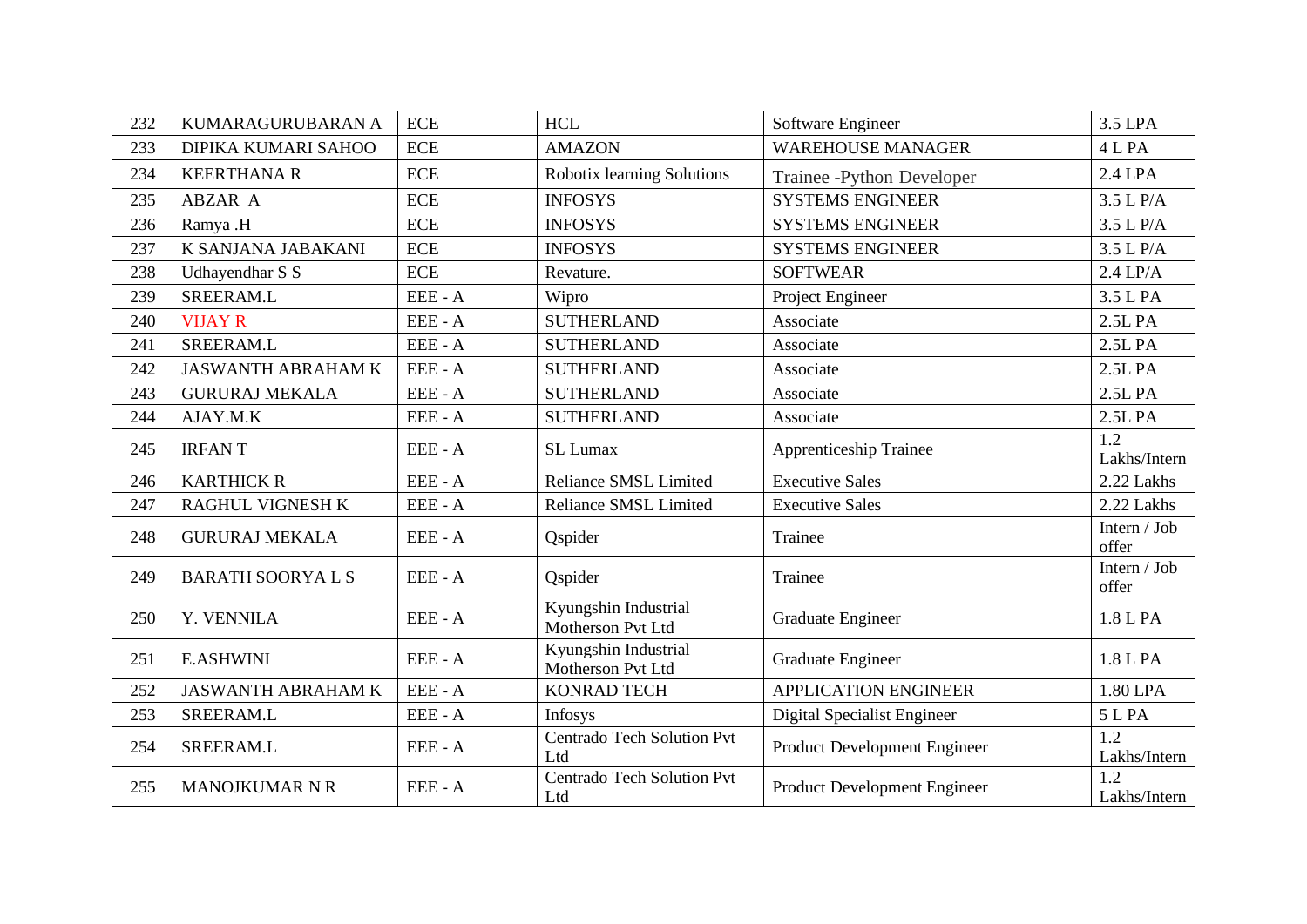| 256 | <b>MANOJKUMAR N R</b> | EEE - A    | <b>AMAZON</b>            | <b>WAREHOUSE MANAGER</b>               | 4 L PA              |
|-----|-----------------------|------------|--------------------------|----------------------------------------|---------------------|
| 257 | <b>GOKUL M</b>        | EEE - B    | <b>SUTHERLAND</b>        | Associate                              | 2.5L PA             |
| 258 | PRAVEEN R             | EEE - B    | <b>SUTHERLAND</b>        | Associate                              | 2.5L PA             |
| 259 | <b>SUBHALAKSHMIR</b>  | EEE - B    | <b>SUTHERLAND</b>        | Associate                              | 2.5L PA             |
| 260 | <b>GEETHA.D</b>       | EEE - B    | <b>SUTHERLAND</b>        | Associate                              | 2.5L PA             |
| 261 | <b>R.SHALINI</b>      | EEE - B    | <b>SUTHERLAND</b>        | Associate                              | 2.5L PA             |
| 262 | <b>MAGIZHAVAN P</b>   | EEE - B    | Srinivasa Power Solution | Trainee                                | 1.2<br>Lakhs/Intern |
| 263 | <b>GEETHA.D</b>       | $EEE - B$  | Mazenet                  | <b>HR</b> Executive                    | 1.75 Lakhs          |
| 264 | P.ARULPRAKASH         | EEE - B    | <b>JBM AUTO LIMITED</b>  | Graduate Apprenticeship Trainee        | 1.4 L PA            |
| 265 | SIVARAMAN A S         | EEE - B    | <b>JBM AUTO LIMITED</b>  | Graduate Apprenticeship Trainee        | 1.4 L PA            |
| 266 | <b>SATHISH L</b>      | EEE - B    | <b>JBM AUTO LIMITED</b>  | <b>Graduate Apprenticeship Trainee</b> | 1.4 L PA            |
| 267 | KATHIR A              | EEE - B    | <b>JBM AUTO LIMITED</b>  | Graduate Apprenticeship Trainee        | 1.4 L PA            |
| 268 | <b>DURAIRAJ. V</b>    | $EEE - B$  | <b>JBM AUTO LIMITED</b>  | Graduate Apprenticeship Trainee        | 1.4 L PA            |
| 269 | <b>S.KAMESH</b>       | EEE - B    | <b>JBM AUTO LIMITED</b>  | <b>Graduate Apprenticeship Trainee</b> | 1.4 L PA            |
| 270 | PRAVEEN. S            | EEE - B    | <b>JBM AUTO LIMITED</b>  | Graduate Apprenticeship Trainee        | 1.4 L PA            |
| 271 | POOLAIYA S            | EEE - B    | <b>JBM AUTO LIMITED</b>  | Graduate Apprenticeship Trainee        | 1.4 L PA            |
| 272 | <b>TAMIL ARASAN.E</b> | $EEE - B$  | <b>JBM AUTO LIMITED</b>  | Graduate Apprenticeship Trainee        | 1.4 L PA            |
| 273 | <b>MOHAN KUMAR R</b>  | EEE - B    | <b>JBM AUTO LIMITED</b>  | Graduate Apprenticeship Trainee        | 1.4 L PA            |
| 274 | <b>MOHAN KUMAR R</b>  | $EEE - B$  | FLDEC System Pvt Ltd     | <b>Engineer Trainee</b>                | Intern              |
| 275 | <b>GEETHA.D</b>       | EEE - B    | <b>ENOAH I SOLUTIONS</b> | Assosiate                              | $2.3L$ P.A          |
| 276 | POTHIRAJ G            | <b>EEE</b> | <b>HCL</b>               | Software Engineer                      | 3.5 LPA             |
| 277 | <b>GOWTHAM S</b>      | <b>EEE</b> | <b>HCL</b>               | Software Engineer                      | 3.5 LPA             |
| 278 | SREERAM.L             | <b>EEE</b> | <b>HCL</b>               | Software Engineer                      | 3.5 LPA             |
| 279 | <b>GOKULRAJ</b>       | <b>EEE</b> | <b>TVS</b>               | <b>GAT</b>                             | 1.44 LPA            |
| 280 | MAGIZHAVAN C          | <b>EEE</b> | <b>TVS</b>               | <b>GAT</b>                             | 1.44 LPA            |
| 281 | <b>GOKUL M</b>        | $EEE - B$  | Garuda Aerospace Pvt Ltd | Assosiate                              | 1.8 Lakhs           |
| 282 | SATHISH KUMAR M       | EEE - B    | Garuda Aerospace Pvt Ltd | Assosiate                              | 1.8 Lakhs           |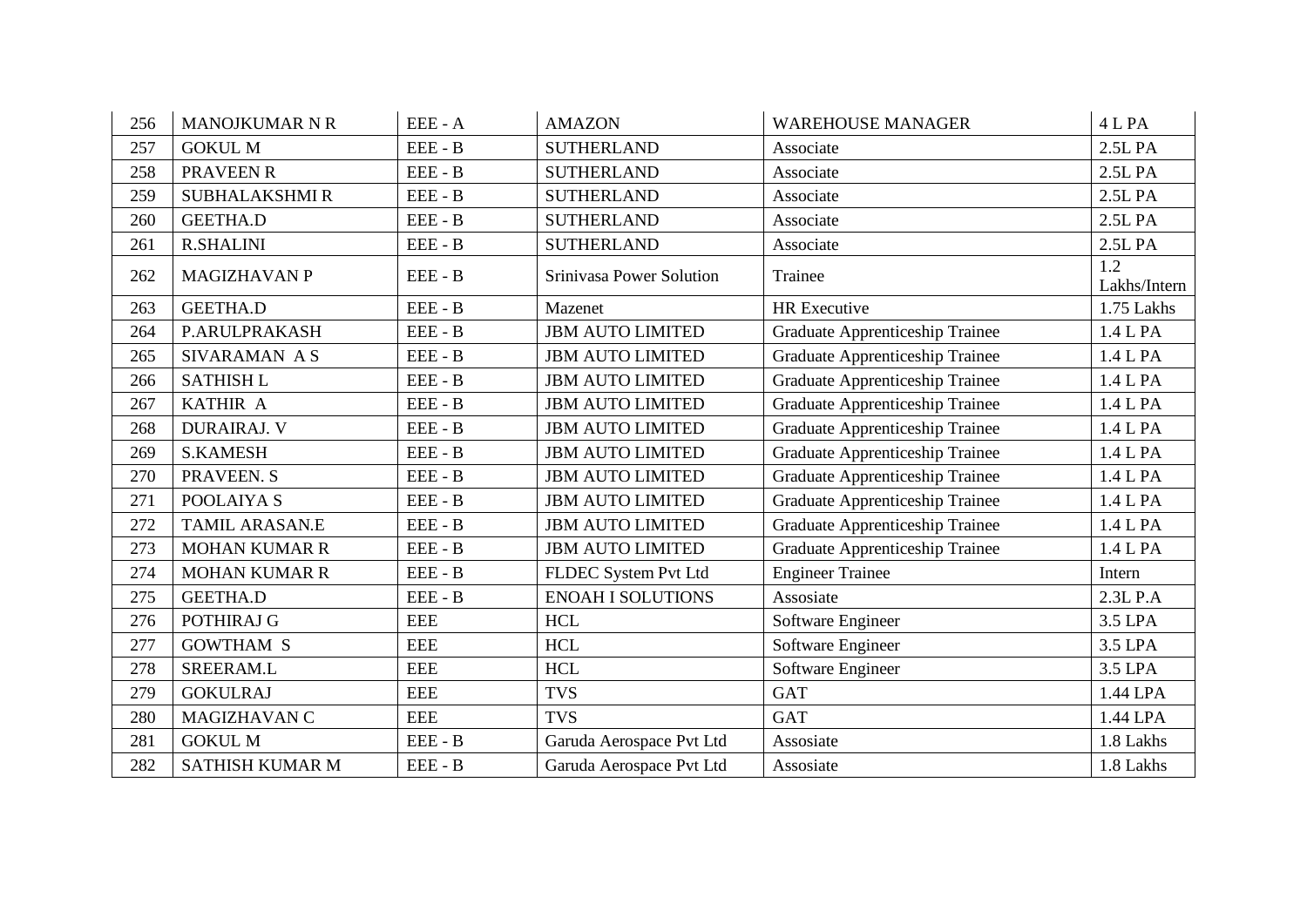| 283 | PAVETHRAN M           | IT | <b>TRADALA TRADE</b><br><b>SOLUTIONS PVTLTD</b> | SOFTWARE DEVELOPER                       | 1.8L PA  |
|-----|-----------------------|----|-------------------------------------------------|------------------------------------------|----------|
| 284 | SWATHI J              | IT | sutherland non-voice                            | Assosiate                                | 2.5      |
| 285 | YUVARANI M S          | IT | sutherland non-voice                            | Assosiate                                | 2.5      |
| 286 | KARTHIka M            | IT | sutherland non-voice                            | Assosiate                                | 2.5      |
| 287 | <b>AGALYA R</b>       | IT | sutherland non-voice                            | Assosiate                                | 2.5      |
| 288 | <b>SUBASH S</b>       | IT | sutherland non-voice                            | Assosiate                                | 2.5      |
| 289 | <b>JEEVITHA B</b>     | IT | sutherland non-voice                            | Assosiate                                | 2.5      |
| 290 | <b>MANJULA B</b>      | IT | sutherland non-voice                            | Assosiate                                | 2.5      |
| 291 | <b>BALAJI R</b>       | IT | sutherland non-voice                            | Assosiate                                | 2.5      |
| 292 | <b>GAYATHRI R</b>     | IT | sutherland non-voice                            | Assosiate                                | 2.5      |
| 293 | <b>RAKSHITHA T</b>    | IT | <b>TCS</b>                                      | <b>Assistant System Engineer-Trainee</b> | 3.6L PA  |
| 294 | <b>ARVINDH S</b>      | IT | <b>SUTHERLAND</b>                               | Associate                                | 2.5L PA  |
| 295 | <b>SIDDHARTH R</b>    | IT | <b>SUTHERLAND</b>                               | Associate                                | 2.5L PA  |
| 296 | <b>DIVYA PRIYA</b>    | IT | <b>SUTHERLAND</b>                               | Associate                                | 2.5L PA  |
| 297 | PRADEEP KUMAR G       | IT | <b>SUTHERLAND</b>                               | Associate                                | 2.5L PA  |
| 298 | <b>MADHUMATHIR</b>    | IT | <b>SUTHERLAND</b>                               | Associate                                | 2.5L PA  |
| 299 | <b>VARSHAA S</b>      | IT | <b>SUTHERLAND</b>                               | Associate                                | 2.5L PA  |
| 300 | <b>SAMSON PAUL P</b>  | IT | <b>HEXAWARE</b>                                 | <b>GRADUATE ENGINEER TRAINEE</b>         | 3.5 L PA |
| 301 | <b>PRAVEEN R</b>      | IT | <b>CLARIUM TECH</b>                             | <b>TRAINEE ENGINEER</b>                  | 3.5L PA  |
| 302 | <b>JERALD ASTIN D</b> | IT | <b>AVASOFT</b>                                  | <b>TRAINEE ENGINEER</b>                  | 3L PA    |
| 303 | PAVITHRA K            | IT | <b>HCL</b>                                      | Softwaer Engineer                        | 3.5      |
| 304 | REDDY CHETANA K       | IT | <b>HCL</b>                                      | Softwaer Engineer                        | 3.5      |
| 305 | Hariharan G           | IT | Robotix learning Solutions                      | Trainee-python developer                 | 2.4 LPA  |
| 306 | Nandhini c            | IT | Robotix learning Solutions                      | Trainee-python developer                 | 2.4 LPA  |
| 307 | <b>ABISHES</b>        | IT | <b>MSC</b>                                      | <b>JUNIOR Developer-SQL</b>              |          |
| 308 | <b>BALAJIR</b>        | IT | <b>MSC</b>                                      | <b>JUNIOR Developer-SQL</b>              |          |
| 309 | PAVETHRAN M           | IT | SHIASH INFO SOLUTION PRT<br><b>LMT</b>          | Assosiate                                |          |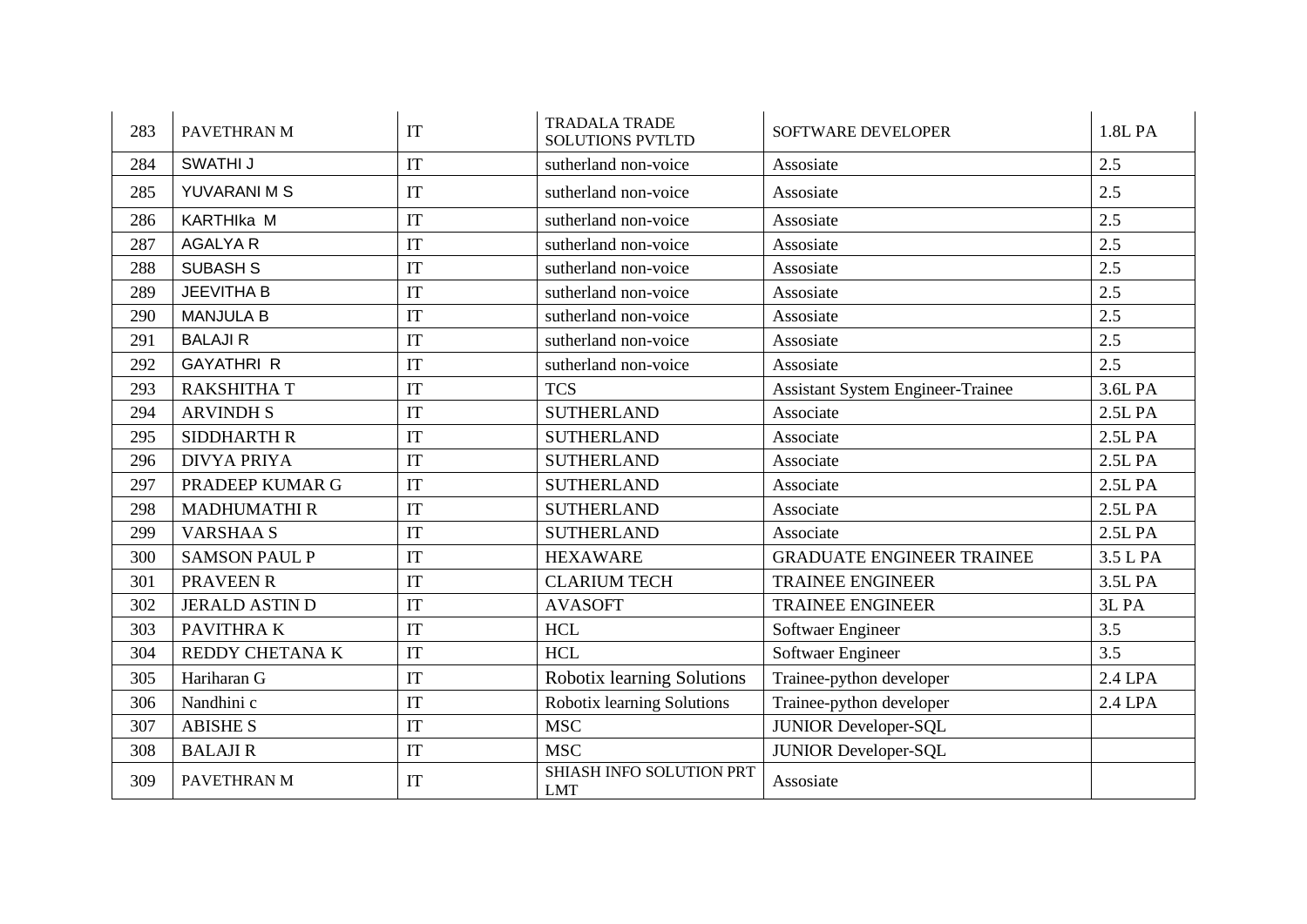| 310 | <b>DHANUSH</b>         | IT         | <b>EARNEY DIGITAL SERVICE</b><br><b>SOLUTION</b> | Assosiate                  |           |
|-----|------------------------|------------|--------------------------------------------------|----------------------------|-----------|
| 311 | Varshanthini           | IT         | <b>OSPIDER</b>                                   | Trainee                    |           |
| 312 | Vasanthaganesh A       | IT         | <b>OSPIDER</b>                                   | Trainee                    |           |
| 313 | Jeevitha B             | IT         | <b>KRG TECH</b>                                  | <b>RESOURCE EXECUTIVE</b>  |           |
| 314 | SARAVANAN.V.C          | <b>MBA</b> | <b>VGN Constructions</b>                         | <b>Management Trainee</b>  | 1.5 L PA  |
| 315 | MOHANA LAKSHMI S       | <b>MBA</b> | <b>SUTHERLAND</b>                                | <b>Management Trainee</b>  | 1.8L      |
| 316 | <b>JERIN S GEORGE</b>  | <b>MBA</b> | NTC LOGISTICS PVT. LTD.                          | <b>Management Trainee</b>  | 1.88 L PA |
| 317 | Banupriya B            | <b>MBA</b> | KOTAK LIFE INSURANCE                             | <b>Management Trainee</b>  | 3.5 L PA  |
| 318 | <b>BHARANIDHARAN S</b> | <b>MBA</b> | <b>K.M.ENTRIPRISES</b>                           | <b>Management Trainee</b>  | 1.5L      |
| 319 | Ramya T                | <b>MBA</b> | <b>GEM SOFTWARE(RR</b><br>Donnelley)             | <b>Financial Associate</b> | 1.88 L    |
| 320 | Kishore Kumar H        | <b>MBA</b> | <b>GEM SOFTWARE(RR</b><br>Donnelley)             | <b>Financial Associate</b> | 1.88 L    |
| 321 | Jayavelu               | <b>MBA</b> | <b>GEM SOFTWARE(RR</b><br>Donnelley)             | <b>Financial Associate</b> | 1.88 L    |
| 322 | Ilankavi G             | <b>MBA</b> | <b>GEM SOFTWARE(RR</b><br>Donnelley)             | <b>Financial Associate</b> | 1.88 L    |
| 323 | Gideon S               | <b>MBA</b> | <b>GEM SOFTWARE(RR</b><br>Donnelley)             | <b>Financial Associate</b> | 1.88 L    |
| 324 | M Vigneshwar           | <b>MBA</b> | <b>GEM SOFTWARE(RR</b><br>Donnelley)             | <b>Financial Associate</b> | 1.88 L    |
| 325 | M Naveen Kumar         | <b>MBA</b> | <b>GEM SOFTWARE(RR</b><br>Donnelley)             | <b>Financial Associate</b> | 1.88 L    |
| 326 | R Johnson Kovil Pillai | <b>MBA</b> | <b>GEM SOFTWARE(RR</b><br>Donnelley)             | <b>Financial Associate</b> | 1.88 L    |
| 327 | <b>SUNDARAM S</b>      | <b>MBA</b> | <b>EUREKA FORBES</b><br><b>AQUAGUARD LTD</b>     | <b>HR</b> Trainee          | 1.2 L PA  |
| 328 | SEETHA DEVI Ka         | <b>MBA</b> | <b>EUREKA FORBES</b><br><b>AQUAGUARD LTD</b>     | <b>HR</b> Trainee          | 1.2 L PA  |
| 329 | MISSHAL YAZHINI M      | <b>MBA</b> | <b>EUREKA FORBES</b><br><b>AQUAGUARD LTD</b>     | <b>HR</b> Trainee          | 1.2 L PA  |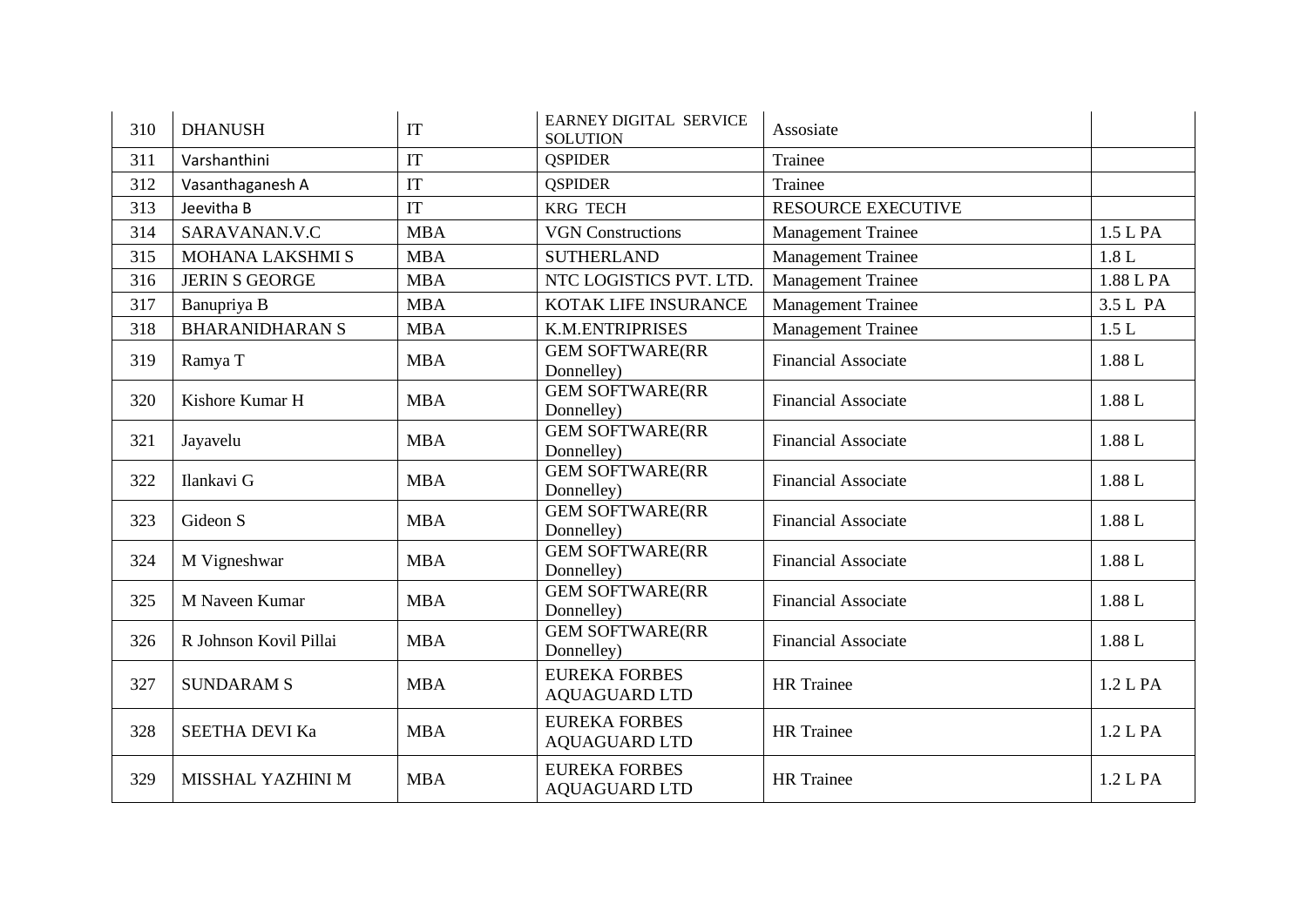| 330 | <b>KIRTHANA B</b>          | <b>MBA</b>        | <b>EUREKA FORBES</b><br><b>AQUAGUARD LTD</b>  | <b>HR</b> Trainee         | 1.2 L PA              |
|-----|----------------------------|-------------------|-----------------------------------------------|---------------------------|-----------------------|
| 331 | <b>JANNET MARY LAPORTE</b> | <b>MBA</b>        | <b>EUREKA FORBES</b><br><b>AQUAGUARD LTD</b>  | <b>HR</b> Trainee         | 1.2 L PA              |
| 332 | <b>BEULAH THELMA A</b>     | <b>MBA</b>        | <b>EUREKA FORBES</b><br><b>AQUAGUARD LTD</b>  | <b>HR</b> Trainee         | 1.2 LPA               |
| 333 | <b>DINAGARANT</b>          | <b>MBA</b>        | <b>CARGOWINGS LOGISTICS</b><br><b>LIMITED</b> | <b>Management Trainee</b> | 1.88 L PA             |
| 334 | <b>GOWSHIK M</b>           | <b>MBA</b>        | Buzz world                                    | <b>Management Trainee</b> | 2.5 L PA              |
| 335 | karthickeyan s             | <b>MBA</b>        | market ecel data matrix                       | Marketing                 | 2.0 L                 |
| 336 | s akhil                    | <b>MBA</b>        | Sutherland                                    | Admin                     | 1.5L                  |
| 337 | krishna prasath            | <b>MBA</b>        | SV electrical                                 | Engineering               | 2.2 L                 |
| 338 | Gayathri S                 | <b>MBA</b>        | Global Cutting dies                           | Recuritment               | $1.8 L$               |
| 339 | YUVARAJ. S                 | <b>MCA</b>        | <b>SUTHERLAND</b>                             | Associate                 | 2.5L PA               |
| 340 | <b>VASEEM. S</b>           | <b>MCA</b>        | <b>SUTHERLAND</b>                             | Associate                 | 2.5L PA               |
| 341 | NAVIN. V                   | <b>MCA</b>        | <b>SUTHERLAND</b>                             | Associate                 | 2.5L PA               |
| 342 | NAGA BHARGAVI. A           | <b>MCA</b>        | <b>SUTHERLAND</b>                             | Associate                 | 2.5L PA               |
| 343 | ANILA. A                   | <b>MCA</b>        | <b>SUTHERLAND</b>                             | Associate                 | 2.5L PA               |
| 344 | <b>RAGHUL K</b>            | <b>MCA</b>        | <b>Rapid Datatechnologies</b>                 | Software Engineer Intern  | 2 L PA                |
| 345 | <b>KRITHIKAD</b>           | <b>MCA</b>        | <b>Rapid Datatechnologies</b>                 | Software Engineer Intern  | 2 <sub>L</sub> PA     |
| 346 | <b>KALAIYARASI. T</b>      | <b>MCA</b>        | Qspider                                       | Trainee                   | Intern / Job<br>offer |
| 347 | <b>JOSEPH SPURGEON. V</b>  | <b>MCA</b>        | Pearl Consulting                              | Software Engineer         | 1.2 L PA              |
| 348 | <b>BADRINARAYANANT</b>     | <b>MCA</b>        | <b>Innova Solutions Private</b><br>Limited    | Trainee                   | 3 L PA                |
| 349 | <b>NAGA CHARGAVI M</b>     | <b>MCA</b>        | <b>INFOSYS</b>                                | Software Engineer         | 3.5L P/A              |
| 350 | <b>ASWATHY S</b>           | <b>MCA</b>        | <b>ASPIRE SYSTEMS</b>                         | Trainee – Engineer        | 3.6 L PA              |
| 351 | VIGNESH M                  | <b>MCA</b>        | <b>ADITA TECHNOLOGY</b>                       | <b>SOFT</b>               | 1.8 L P/A             |
| 352 | <b>LOKESH R</b>            | <b>MECHANICAL</b> | <b>TVS SUNDARAM</b><br><b>FASTERNERS</b>      | <b>GAT</b>                | 1.44 LPA              |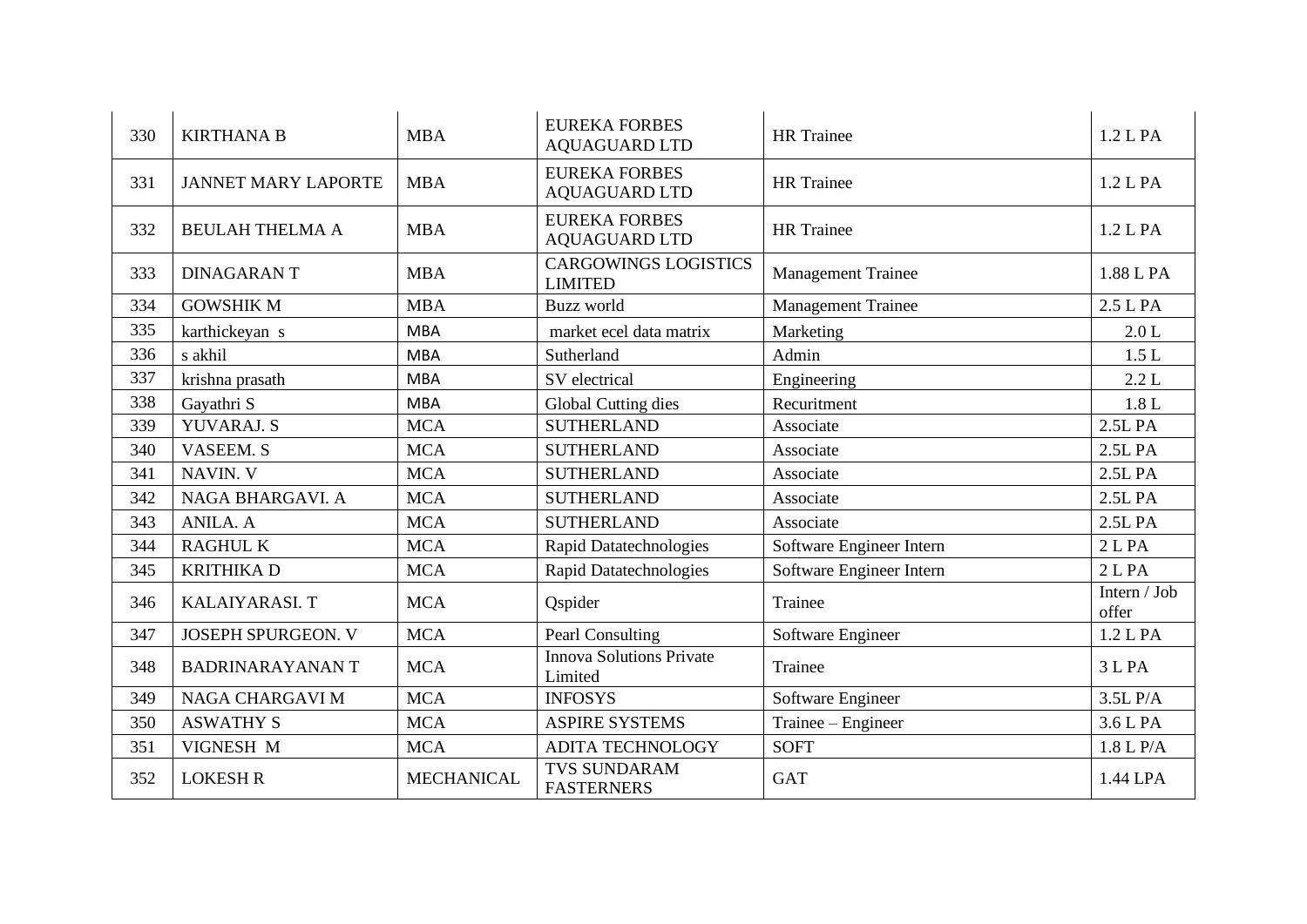| 353 | PRAVEEN G                | <b>MECHANICAL</b> | <b>TVS SUNDARAM</b><br><b>FASTERNERS</b> | <b>GAT</b> | 1.44 LPA |
|-----|--------------------------|-------------------|------------------------------------------|------------|----------|
| 354 | <b>SURIYA S</b>          | <b>MECHANICAL</b> | <b>TVS SUNDARAM</b><br><b>FASTERNERS</b> | <b>GAT</b> | 1.44 LPA |
| 355 | <b>HEMATH KUMAR M</b>    | <b>MECHANICAL</b> | <b>TVS SUNDARAM</b><br><b>FASTERNERS</b> | <b>GAT</b> | 1.44 LPA |
| 356 | <b>BALAJIS</b>           | <b>MECHANICAL</b> | <b>TVS SUNDARAM</b><br><b>FASTERNERS</b> | <b>GAT</b> | 1.44 LPA |
| 357 | <b>VENKATESH K</b>       | <b>MECHANICAL</b> | TRR AUTOMOTIVE                           | <b>GET</b> | 1.14 LPA |
| 358 | <b>SASI KARAN S</b>      | <b>MECHANICAL</b> | TRR AUTOMOTIVE                           | <b>GET</b> | 1.14 LPA |
| 359 | <b>VIGNESH K</b>         | <b>MECHANICAL</b> | <b>TRR AUTOMOTIVE</b>                    | <b>GET</b> | 1.14 LPA |
| 360 | <b>VENKATESH S</b>       | <b>MECHANICAL</b> | TRR AUTOMOTIVE                           | <b>GET</b> | 1.14 LPA |
| 361 | THAMEEM ANSARI R         | <b>MECHANICAL</b> | TRR AUTOMOTIVE                           | <b>GET</b> | 1.14 LPA |
| 362 | <b>MOHAN P</b>           | <b>MECHANICAL</b> | TRR AUTOMOTIVE                           | <b>GET</b> | 1.14 LPA |
| 363 | <b>GLADSTON J</b>        | <b>MECHANICAL</b> | TRR AUTOMOTIVE                           | <b>GET</b> | 1.14 LPA |
| 364 | <b>BELBIN J M</b>        | <b>MECHANICAL</b> | TRR AUTOMOTIVE                           | <b>GET</b> | 1.14 LPA |
| 365 | MOHAMED ASFARKHAN<br>H   | <b>MECHANICAL</b> | <b>SUTHERLAND</b>                        | Associate  | 2.5L PA  |
| 366 | <b>BALAJIS</b>           | <b>MECHANICAL</b> | <b>SUTHERLAND</b>                        | Associate  | 2.5L PA  |
| 367 | <b>LOKESH K</b>          | <b>MECHANICAL</b> | <b>SUTHERLAND</b>                        | Associate  | 2.5L PA  |
| 368 | <b>SURIYA S</b>          | <b>MECHANICAL</b> | <b>SUTHERLAND</b>                        | Associate  | 2.5L PA  |
| 369 | <b>CHARLES RICHARD S</b> | <b>MECHANICAL</b> | <b>SUTHERLAND</b>                        | Associate  | 2.5L PA  |
| 370 | <b>SARATH RAJ</b>        | <b>MECHANICAL</b> | <b>SUTHERLAND</b>                        | Associate  | 2.5L PA  |
| 371 | <b>DINESH L</b>          | <b>MECHANICAL</b> | <b>SUTHERLAND</b>                        | Associate  | 2.5L PA  |
| 372 | SIVA S                   | <b>MECHANICAL</b> | <b>SUTHERLAND</b>                        | Associate  | 2.5L PA  |
| 373 | <b>KOWSIGAN A</b>        | <b>MECHANICAL</b> | <b>SUTHERLAND</b>                        | Associate  | 2.5L PA  |
| 374 | <b>SRIKAILASH N</b>      | <b>MECHANICAL</b> | <b>SUTHERLAND</b>                        | Associate  | 2.5L PA  |
| 375 | <b>KEERTHIVASAN R</b>    | <b>MECHANICAL</b> | <b>SUTHERLAND</b>                        | Associate  | 2.5L PA  |
| 376 | <b>KANISH KUMAR R</b>    | <b>MECHANICAL</b> | <b>SUTHERLAND</b>                        | Associate  | 2.5L PA  |
| 377 | <b>SUNDARESH B</b>       | <b>MECHANICAL</b> | <b>SUTHERLAND</b>                        | Associate  | 2.5L PA  |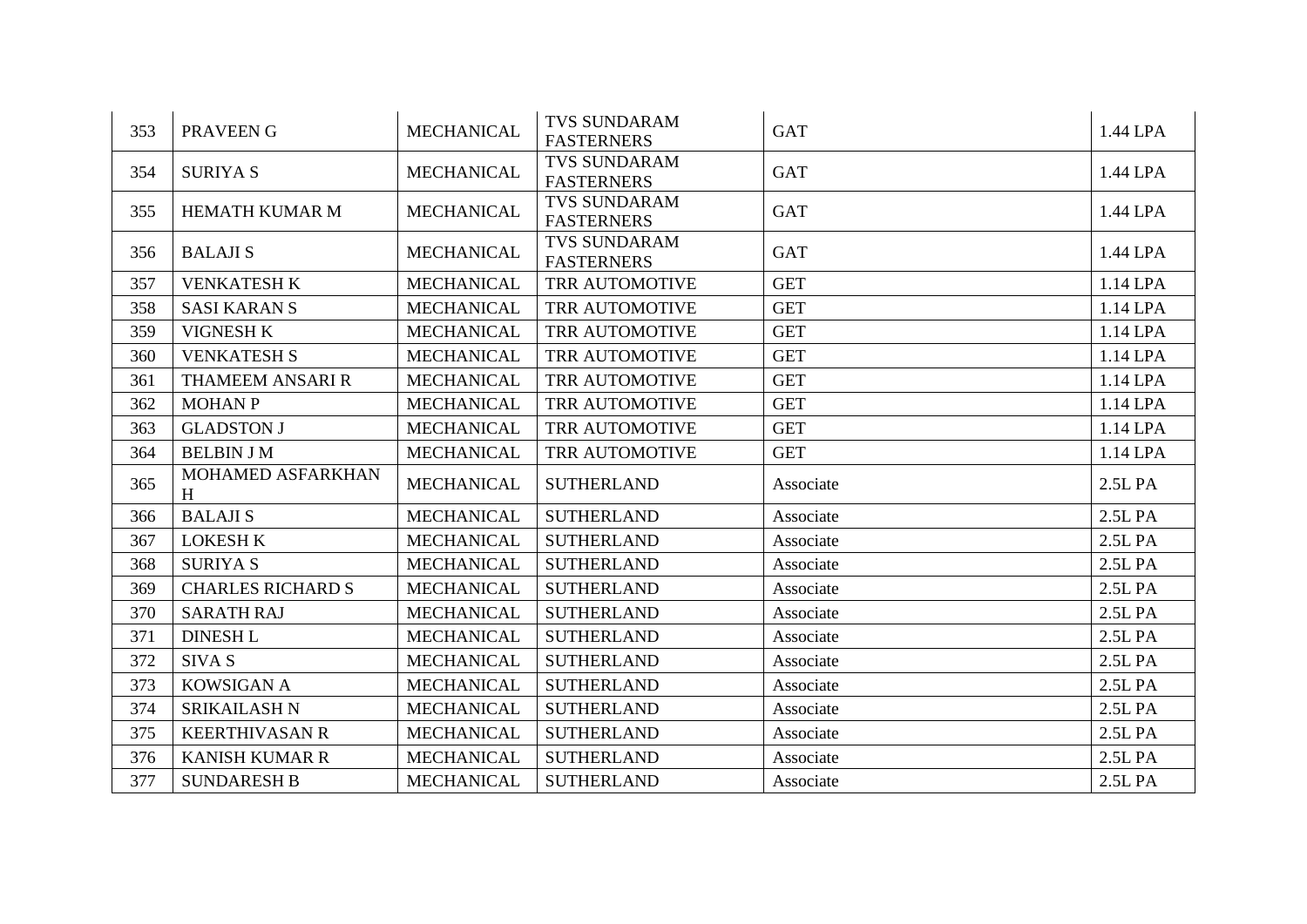| 378 | <b>SHABAREESH S</b>                      | <b>MECHANICAL</b> | <b>SUTHERLAND</b>          | Associate                       | 2.5L PA    |
|-----|------------------------------------------|-------------------|----------------------------|---------------------------------|------------|
| 379 | <b>JEBAN MOSES J</b>                     | <b>MECHANICAL</b> | <b>SUTHERLAND</b>          | Associate                       | 2.5L PA    |
| 380 | DHANANJAYAN A                            | <b>MECHANICAL</b> | <b>SUTHERLAND</b>          | Associate                       | 2.5L PA    |
| 381 | <b>BENNY SOLOMON P</b>                   | <b>MECHANICAL</b> | <b>SUTHERLAND</b>          | Associate                       | 2.5L PA    |
| 382 | <b>AAKASH M</b>                          | <b>MECHANICAL</b> | <b>SUTHERLAND</b>          | Associate                       | 2.5L PA    |
| 383 | <b>BENNY SOLOMON P</b>                   | <b>MECHANICAL</b> | <b>SLLUMAX</b>             | <b>GAT</b>                      | 1.47 LPA   |
| 384 | <b>SURESH S</b>                          | <b>MECHANICAL</b> | NSK Bearings India Pvt Ltd | Training                        | Internship |
| 385 | <b>SRIKAILASH N</b>                      | <b>MECHANICAL</b> | NSK Bearings India Pvt Ltd | Training                        | Internship |
| 386 | <b>SHANJEEVA</b><br><b>DHARSANAN S R</b> | <b>MECHANICAL</b> | NSK Bearings India Pvt Ltd | Training                        | Internship |
| 387 | <b>RAJESH KUMAR R</b>                    | <b>MECHANICAL</b> | NSK Bearings India Pvt Ltd | Training                        | Internship |
| 388 | <b>KEERTHIVASAN R</b>                    | <b>MECHANICAL</b> | NSK Bearings India Pvt Ltd | Training                        | Internship |
| 389 | <b>HUMESH N A</b>                        | <b>MECHANICAL</b> | NSK Bearings India Pvt Ltd | Training                        | Internship |
| 390 | <b>GOWTHAM S</b>                         | <b>MECHANICAL</b> | NSK Bearings India Pvt Ltd | Training                        | Internship |
| 391 | <b>ALWIN RAJ A</b>                       | <b>MECHANICAL</b> | NSK Bearings India Pvt Ltd | Training                        | Internship |
| 392 | <b>AAKASH R</b>                          | <b>MECHANICAL</b> | NSK Bearings India Pvt Ltd | Training                        | Internship |
| 393 | MOHAMED ASFARKHAN<br>H                   | <b>MECHANICAL</b> | <b>KONRAD TECH</b>         | <b>APPLICATION ENGINEER</b>     | 1.80 LPA   |
| 394 | <b>SHABAREESH S</b>                      | <b>MECHANICAL</b> | <b>KONRAD TECH</b>         | <b>APPLICATION ENGINEER</b>     | 1.80 LPA   |
| 395 | <b>LOKESH K</b>                          | <b>MECHANICAL</b> | <b>KONRAD TECH</b>         | <b>APPLICATION ENGINEER</b>     | 1.80 LPA   |
| 396 | <b>YUVAN D</b>                           | <b>MECHANICAL</b> | <b>JBM AUTO LIMITED</b>    | Graduate Apprenticeship Trainee | 1.26 LPA   |
| 397 | <b>VIJAY ANAND R</b>                     | <b>MECHANICAL</b> | <b>JBM AUTO LIMITED</b>    | Graduate Apprenticeship Trainee | 1.26 LPA   |
| 398 | <b>VENKATESAN A</b>                      | <b>MECHANICAL</b> | <b>JBM AUTO LIMITED</b>    | Graduate Apprenticeship Trainee | 1.26 LPA   |
| 399 | THAMEEM ANSARI R                         | <b>MECHANICAL</b> | <b>JBM AUTO LIMITED</b>    | Graduate Apprenticeship Trainee | 1.26 LPA   |
| 400 | <b>SRIRAMK</b>                           | <b>MECHANICAL</b> | <b>JBM AUTO LIMITED</b>    | Graduate Apprenticeship Trainee | 1.26 LPA   |
| 401 | <b>SANTHOSH RAJ S</b>                    | <b>MECHANICAL</b> | <b>JBM AUTO LIMITED</b>    | Graduate Apprenticeship Trainee | 1.26 LPA   |
| 402 | <b>SAKTHIVEL K</b>                       | <b>MECHANICAL</b> | <b>JBM AUTO LIMITED</b>    | Graduate Apprenticeship Trainee | 1.26 LPA   |
| 403 | <b>RAMACHANDRAN S</b>                    | <b>MECHANICAL</b> | <b>JBM AUTO LIMITED</b>    | Graduate Apprenticeship Trainee | 1.26 LPA   |
| 404 | <b>GLADSTON J</b>                        | <b>MECHANICAL</b> | <b>JBM AUTO LIMITED</b>    | Graduate Apprenticeship Trainee | 1.26 LPA   |